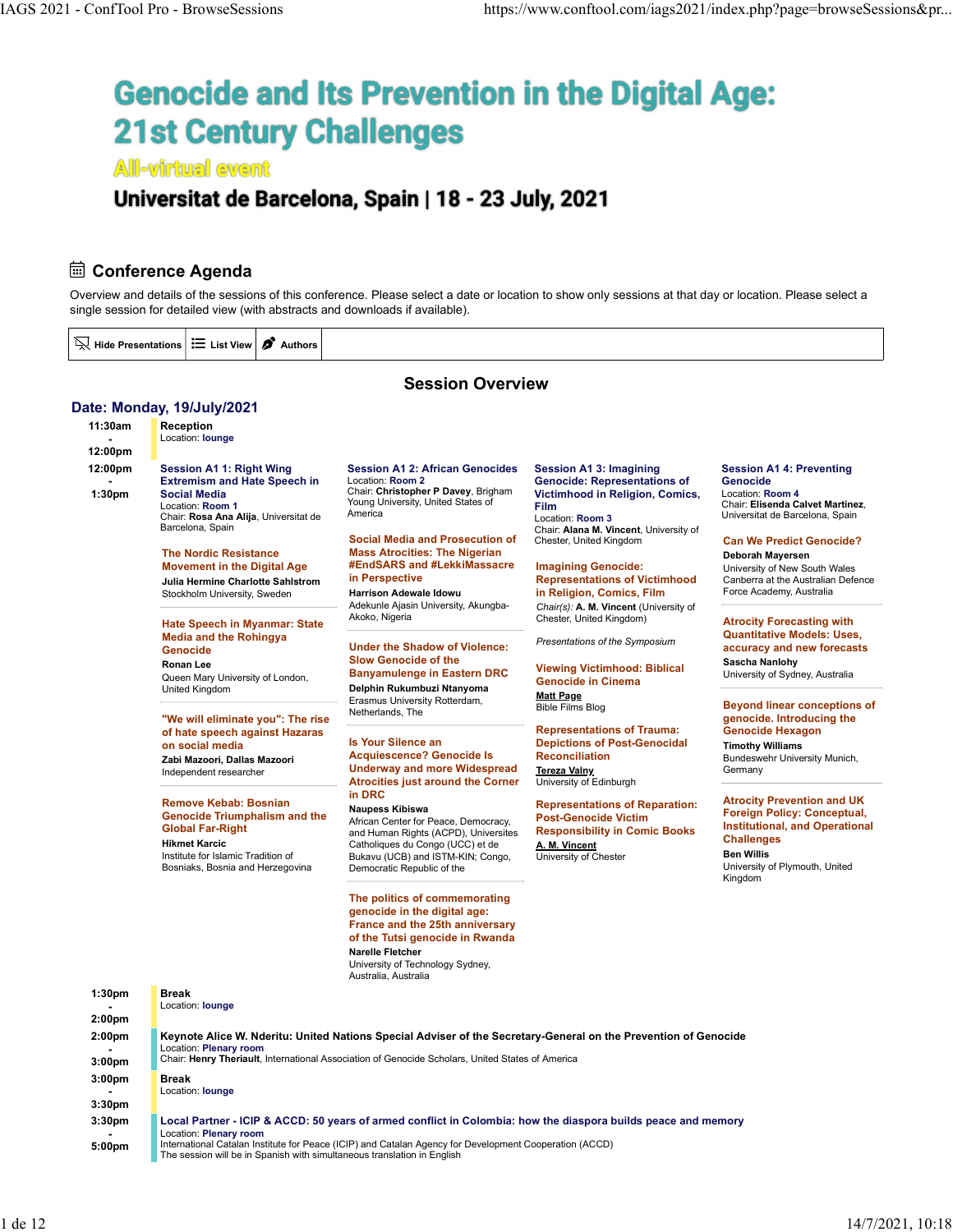| 5:00pm                            | <b>Break</b>                          |                                             |  |
|-----------------------------------|---------------------------------------|---------------------------------------------|--|
| <b>Contract Contract Contract</b> | Location: lounge                      |                                             |  |
| 5:30pm                            |                                       |                                             |  |
| <b>E.O.</b>                       | <b>Constant Of Astronomia COOMING</b> | Bessies 84.8; Exception Beliefert - Bessies |  |

7:00pm Location: Room 1 Chair: Sara Brown, Center for

> Challenges to Remembering, preventing and memorializing political genocide of Union Patriótica Party. Experiencias of Memory, justiciability and transitional justice under Covid reality. Santiago Medina-Villarreal Universidad de Los Andes, Colombia

Social Media and Pandemic Responses: Independent or Compounding Forces in Atrocity Risk and Resilience?

Nadia M Rubaii, Max Pensky I-GMAP, Binghamton University, State<br>
CNRS University of New York, United States of America

### Genocide, Covid-19, and

Structural Violence Adam Jason Jones University of British Columbia Okanagan, Canada

Introduction to Digital Technology Tools for Engagement in Remote<br>
Classroom Settings<br>
Classroom Settings Classroom Settings Amy Fagin Beyond Genocide Centre for Prevention, United States of America

### 7:00pm - Location: lounge **Location:** lounge **Location:** lounge **Location:** lounge **Location:** lounge **Location:** lounge **Location:** lounge **Location:** lounge **Location:** lounge **Location:** lounge **Location:** lounge **Location:** l 7:30pm Break

7:30pm Session D1 1: Digital Archives Location: Room 1<br>9:00pm Chair: Suren Man 9:00pm Chair: Suren Manukyan, Armenian Location: Room 1 **Contact Contact Contact Contact Contact Contact Contact Contact Contact Contact Contact Contact Contact Contact Contact Contact Contact Contact Contact Contact Contact Contact Contact Contact Contact Cont** 

Genocide Museum&Institute, Armenia Chair: Alexis Anne Poston, George

Mason University, United States of

Rutgers University, United States of

Repetition of Holocaust Education as Anti-Racism in the

Willa Rae Witherow-Culpepper

Unsettling Narratives: Teaching States (a Settler Colonial Nation-

Trump's USA

State)]

### Decolonizing the Genocide **America Database**

encourburence and Lessons from a Decolonizal<br>Brigham Young University, United **Genocide and Lessons from Becoloniza**<br>States of America **Called Bright Control Control Control** Kerri Malloy States of America

### "The Culture of Terror during the Rutgers Guatemalan Genocide in Grupo de Apoyo Mutuo's Digital Archives" Never Again, Again and Again:

Vera Estrada Burrows University of Texas at Austin, United**Sum Education as**<br>States of America States of America

### **Memory Beyond the Memorial Rutgers University Newark**

Stephanie Wolfe Weber State University, United States of<br>America

Digital Programming and the

5:30pm Session C1 1: Impact of COVID Session C1 2: Emerging Scholars - on the Field of Genocide World Café Coverage of Collective Reburials Handbook on Atrocity Crimes

Holocaust, Human Rights & Genocide Education, United States of America Location: Room 2 in post-Genocide and Mass-Violence Contexts Chair: Henry Theriault, International Location: Room 3 Association of Genocide Scholars, United States of America Chair: Clara Duterme, Aix-Marseille University, France

> Multimedia Coverage of Collective Reburials in post-Genocide and Mass-Violence **Contexts**<br>Chair(a): Clara Dutarna (Aiv Maraailla Presentations of the Symposium Chair(s): Clara Duterme (Aix-Marseille University, France)

Presentations of the Symposium

Reality check. The media coverages of Great Purges victim's reburial in nowadays post-soviet Russia and their effect. Elisabeth Anstett

Visual recordings and media coverage of controversial collective burials of the Peruvian internal armed conflict.

Valérie Robin Azevedo Université de Paris – URMIS

The "Memoria Virtual" in Guatemala. The use of images to build and to disseminate the memory of victims Clara Duterme Jimma University, Ethiopia Aix-Marseille University

The corporeality of the dead in the public arena: An analysis of two cases in the contexts of the Malvinas War victims in Argentina and the detaineddisappeared in Chile. Laura Marina Panizo **CONICET CONICET** 

Looking at the exhumation: ethical reflections on the image, privacy and about looking at the exhumations of Bojayá (Colombia) Juan Pablo Aranguren

University of the Andes

### Session D1 2: Hatred and Session D1 3: Hashtags and Location: Room 2 Location: Room 3

Chair: Alexis Anne Poston, George Chair: Henry Theriault, International Location: Room 4 **United States of America** Association of Genocide Scholars, United States of America Bundeswehr University Munich,

Christopher P Davey **Democration Here: White** The Muslim Here: White Happen Here: White Happen Here: White Happen Here: No. 1997 Genocide and Lessons from Decolonization and Reparations **Alexander Laban Hinton** San Jose State University **Studies** #LANDBACK: A Paradox of Kerri Malloy Genocide and Perpetrator

San Jose State University

### Speech for South Sudanese:<br>Collaborative Strategies by Collaborative Strategies by Presentations of the Symposium Musicians in South Sudan

Whigham<sup>2</sup>, Samse Sam<sup>3</sup> Susan Appe<sup>1</sup>, Nadia Rubaii<sup>2</sup>, Kerry Whigham2 , Samse Sam3 Genocide and Perpetrator

America **About Genocide [in the United** The Charles Controlling Controlling Controlling Controlling The Charles of The Charles Control of the Charles Control of the Charles Control of the Charles Control of the Charles Con Rutgers University Newark **8.** Policy University at Al, United States **Timethy Williams1** Omar 1: Rockefeller College of Public Affairs Studies of America; 2: Binghamton University and the Institute for Genocide and Mass Atrocity Prevention; 3: Talent Initiative for Development, South Sudan

Session C1 3: Multimedia Session C1 4: The Oxford Handbook on Atrocity Crimes Location: Room 4

### The Oxford Handbook on Atrocity Crimes

Chair(s): Hollie Nyseth Brehm (The Ohio State University)

Human Rights and Atrocities Melanie O'Brien University of Western Australia

Democracies, Dictatorial Regimes, and Atrocities Maartje Weerdesteijn VU Amsterdam

CNRS in Atrocity Crimes On the Margins: Role Shifting Erin Jessee

University of Glasgow

Genocide Against the Êzidîs in Iraq: The Sinjār Massacre and its Aftermath Kjell Anderson University of Manitoba

Crimes against Humanity in Ethiopia (1935-2020) Tadesse Simie Metekia

Accountability New Books in Genocide and Location: Room 3 Perpetrator Studies Session D1 4: Roundtable: Location: Room 4 Chair: Timothy Williams, **Germany** 

### Roundtable: New Books in **Studies Studies Studies**

America #Kifaya|#Enough Dangerous Chair(s): Timothy Williams (Bundeswehr University Munich, Germany)

### Roundtable: New Books in **Studies Studies**

Timothy Williams<sup>1</sup>, Omar McDoom2 , Kjell Anderson3 , Hollie Nyseth Brehm4 <sup>1</sup>Bundeswehr University Munich, Germany, 2London School of Economics, UK, 3University of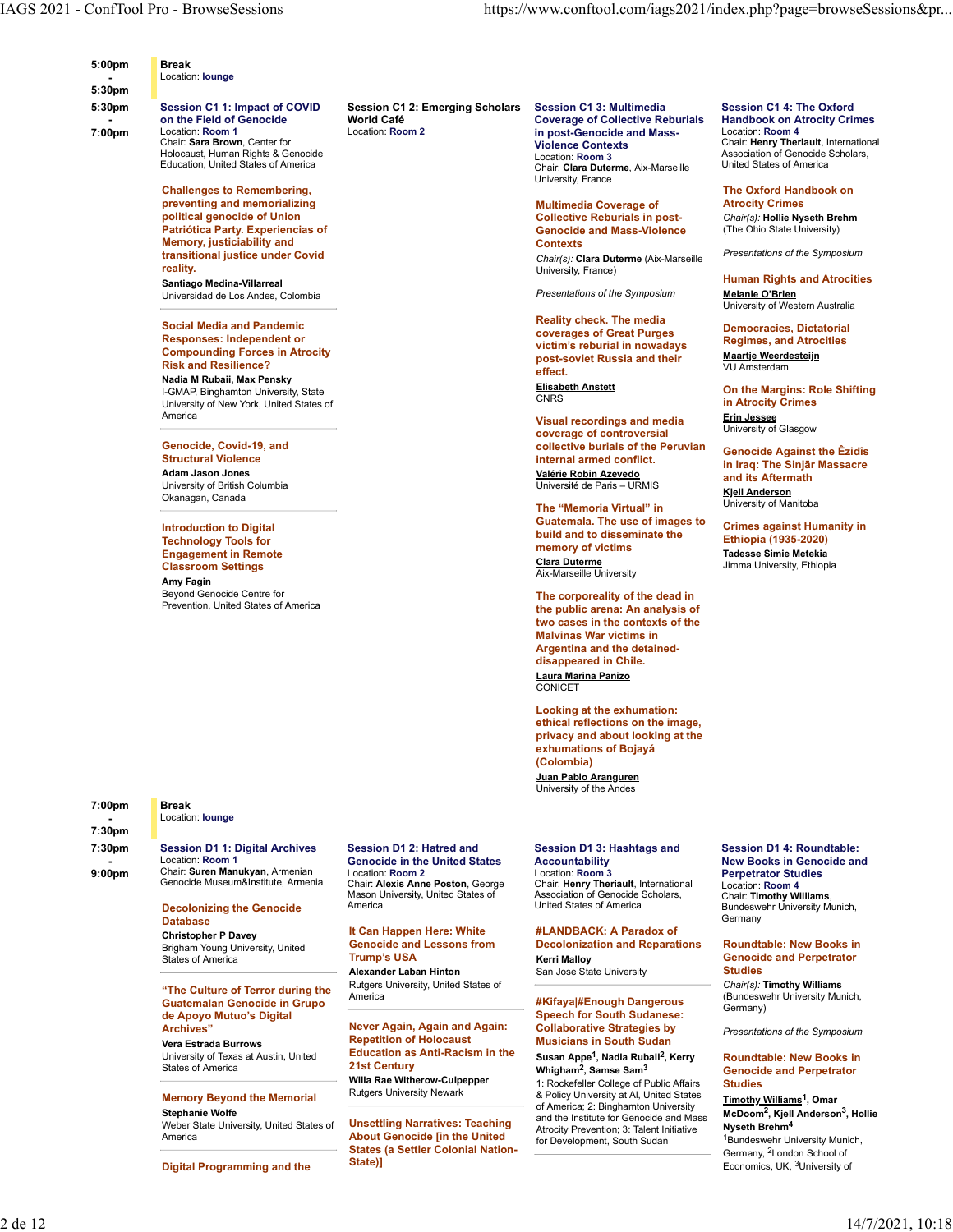# Small Holocaust Education George D. Dalbo **Contains the Section Contains** int Center: Examining Paths and University of Minnesota, United States accountability for Obstacles to Visitor Engagement of America Laura B. Cohen IAGS 2021 - ConfTool Pro - BrowseSessions buttps://www.conftool.com/iags2021/index.php?page=browseSessions&pr...<br>
Small Holocaust Education<br>
Center: Examining Paths and<br>
Obstacles to Visitor Engagement of America<br>
Laura B.

George D. Dalbo University of Minnesota, United States accountability for crimes of University

Kupferberg Holocaust Center, **Genocide, Reproductive College (Community College, Community College, Community College, Community College, Community College, Community College, Community College, Community College, Communit** Genocide, Reproductive<br>Violence, and Slavery in the **Violence, and Slavery in the letting the lindiana University, United States of** United States of America Elisa Gabriella von Joeden-Forgey Keene State College, United States of **Hate crime in the digital**<br>America **Containst Containing Containing the Containing of Second Im** 

of America genocide: the case of South Retreating international accountability for crimes of Sudan

Clemence Pinaud America

Hate crime in the digital age: Catalytic role of social media in Bangladesh Tawheed Reza Noor Binghamton University, United States of America

Manitoba, Canada, 4Ohio State University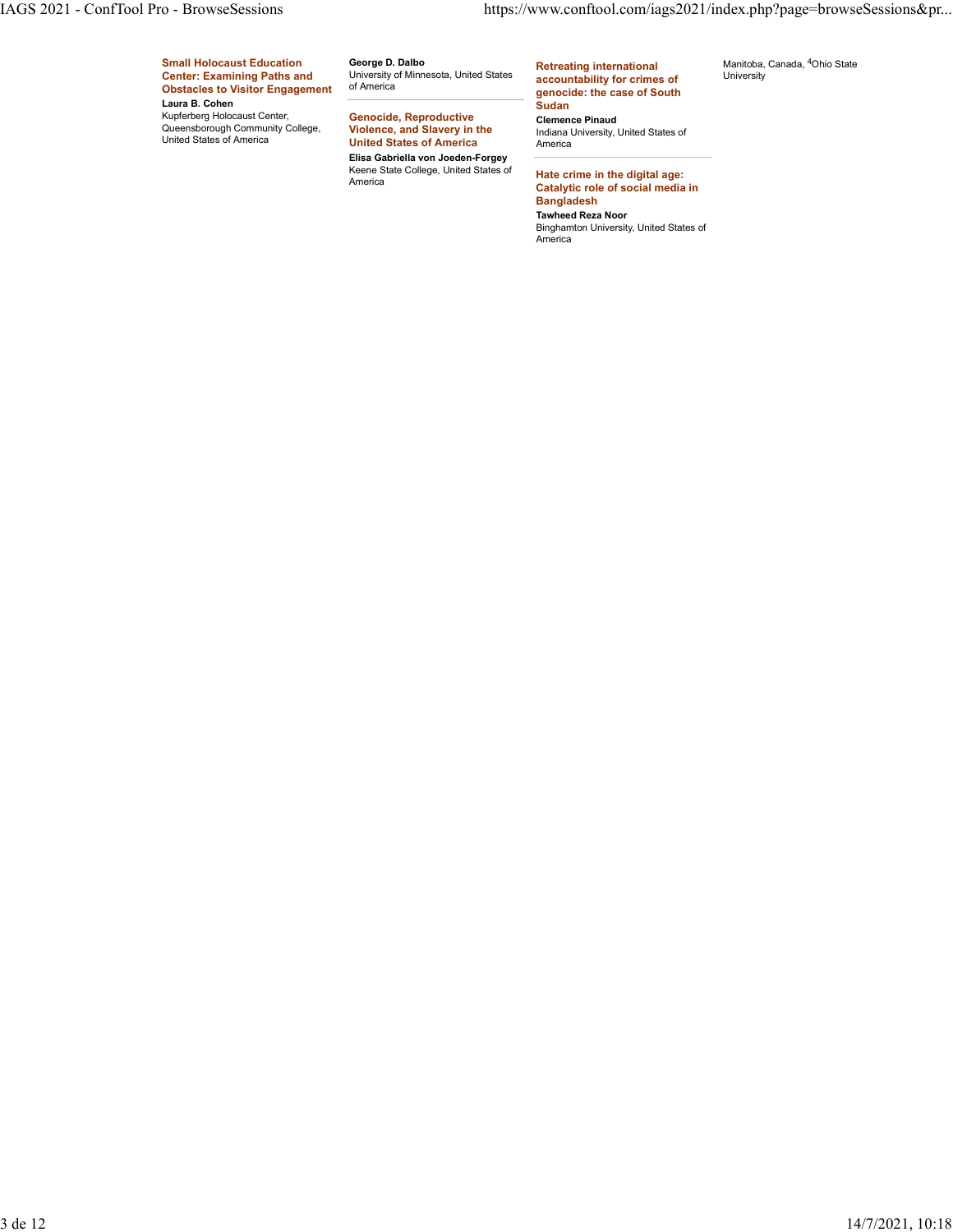### Date: Tuesday, 20/July/2021

|                                        | IAGS 2021 - ConfTool Pro - BrowseSessions                                                                                                                                                              |                                                                                                                                                            |                                                                                                                                                                       | https://www.conftool.com/iags2021/index.php?page=browseSessions≺                                                                                                                |  |
|----------------------------------------|--------------------------------------------------------------------------------------------------------------------------------------------------------------------------------------------------------|------------------------------------------------------------------------------------------------------------------------------------------------------------|-----------------------------------------------------------------------------------------------------------------------------------------------------------------------|---------------------------------------------------------------------------------------------------------------------------------------------------------------------------------|--|
| 10:30am<br>$\blacksquare$              | Date: Tuesday, 20/July/2021<br>Reception<br>Location: <b>lounge</b>                                                                                                                                    |                                                                                                                                                            |                                                                                                                                                                       |                                                                                                                                                                                 |  |
| 11:00am<br>11:00am<br>12:30pm          | <b>Session A2 1: Denialism</b><br>in the Digital Age<br>Location: Room 1                                                                                                                               | <b>Session A2 2: Asian</b><br><b>Experiences</b><br>Location: Room 2                                                                                       | <b>Session A23:</b><br><b>Advantages and Risks of</b><br><b>Digital Technologies</b>                                                                                  | <b>Session A2 4: Preventing</b><br><b>Genocide and</b><br><b>Responsibility to Protect</b>                                                                                      |  |
|                                        | Chair: Henry Theriault,<br>International Association of<br>Genocide Scholars, United<br><b>States of America</b>                                                                                       | Chair: Simran Kaur, TARAN<br>Peace building NGO, United<br>Kingdom<br>Digital memory for a                                                                 | Location: Room 3<br>Chair: Rosa Ana Alija,<br>Universitat de Barcelona,<br>Spain                                                                                      | Location: Room 4<br>Chair: Timothy Williams,<br><b>Bundeswehr University</b><br>Munich, Germany                                                                                 |  |
|                                        | <b>Exploring new</b><br>approaches to the study<br>of genocide denialism:<br>Towards a criminological<br>network analysis of<br>genocide denial                                                        | lasting peace: the<br>"Khmer rouge history"<br>app<br><b>Aude Brejon</b><br>Université Panthéon Assas,<br>France                                           | The use of geospatial<br>technologies in Myanmar<br>to document genocide<br><b>Elisenda Calvet Martinez</b><br>Universitat de Barcelona.<br>Spain                     | <b>Eve of Disruption: The</b><br>risk of atrocities in oil<br>dependent states in a<br>post-oil world<br>Sascha Nanlohy<br>University of Sydney, Australia                      |  |
|                                        | <b>Roland Moerland</b><br>Maastricht University, Faculty<br>of Law, Netherlands, The<br><b>Denying Genocides on</b>                                                                                    | <b>Genocide Recognition,</b><br><b>Social Repair and</b><br><b>Cultural Heritage in</b>                                                                    | Humanitarian<br>technologies and 'cyber-<br>humanitarian                                                                                                              | "Ethiopia's hidden war in<br>the Tigray region":<br><b>Taking genocide alert</b>                                                                                                |  |
|                                        | <b>Social Media;</b><br><b>Considerations on</b><br>avenues, impiedments,<br>justifications, and                                                                                                       | Cambodia<br>Rachel Killean <sup>1</sup> , Christoph<br>Sperfeldt <sup>2</sup><br>1: Queen's University Belfast,<br>United Kingdom; 2: University           | interventions'<br><b>Rhiannon Neilsen</b><br>University of New South<br>Wales, Australia                                                                              | seriously<br>Gebrehiwot Hadush Abera<br>KU Leuven, Belgium                                                                                                                      |  |
|                                        | politics. A case study of<br>genocide denial against<br>the genocide of the<br><b>Tutsis of Rwanda on</b><br>social media.<br>Freda, Kabami Kabatsi<br>Catholic University of Eastern<br>Africa, Kenya | of Melbourne<br>"Identifying and<br><b>Countering Holocaust</b><br><b>Distortion. Lessons for</b><br>Southeast Asia" - a case<br>study of a digital        | THE DEVELOPMENT OF<br><b>ARTIFICIAL</b><br><b>INTELLIGENCE AND</b><br><b>RISKS FOR THE</b><br><b>IMPLEMENTATION OF</b><br><b>GENOCIDE AND MASS</b><br><b>KILLINGS</b> | The Role of the<br><b>International Court of</b><br>Justice for the<br><b>Responsibility to Protect</b><br><b>Martin Mennecke</b><br>University of Southern<br>Denmark, Denmark |  |
|                                        | <b>Language and the Denial</b><br>of Macedonian Ethnic<br><b>Identity</b><br><b>Victor Bivell</b>                                                                                                      | exhibition<br>Natalia Sineaeva-<br>Pankowska <sup>1,2</sup><br>1: 'Never Again' Association,<br>Poland; 2: GSSR, Poland                                    | Narek Poghosyan<br>Comparative genocide<br>department of the Armenian<br>Genocide Museum-institute,<br>Armenia                                                        | <b>Mass Atrocities in</b><br><b>Myanmar, the Atrocity</b><br>Gap and the<br><b>Responsibility to Protect</b><br>in a Digital Age<br>Camilla Buzzi                               |  |
|                                        | Pollitecon Publications,<br>Australia                                                                                                                                                                  | <b>Representing Khmer</b><br>Rouge violence in the<br>digital age<br><b>Caroline Bennett</b><br>Victoria University of<br>Wellington, New Zealand          |                                                                                                                                                                       | Østfold University College,<br>Norway                                                                                                                                           |  |
| 12:30pm                                | <b>Break</b><br>Location: lounge                                                                                                                                                                       |                                                                                                                                                            |                                                                                                                                                                       |                                                                                                                                                                                 |  |
| 1:00 <sub>pm</sub><br>1:00pm<br>2:30pm | Location: Plenary room<br>Chair: Catherine Masud (University of Connecticut)                                                                                                                           | Panel on Projections of War: Cinematic Representations of Bangladesh's Independence                                                                        |                                                                                                                                                                       |                                                                                                                                                                                 |  |
| 2:30pm<br>2:45pm                       | <b>Short break</b><br>Location: <b>lounge</b>                                                                                                                                                          |                                                                                                                                                            |                                                                                                                                                                       |                                                                                                                                                                                 |  |
| 2:45pm<br>4:00pm                       | <b>Emerging Scholars Panel</b><br>Location: Plenary room                                                                                                                                               | Chair: Timothy Williams, Bundeswehr University Munich, Germany                                                                                             |                                                                                                                                                                       |                                                                                                                                                                                 |  |
| 3:45pm                                 | <b>Break</b><br>Location: lounge                                                                                                                                                                       |                                                                                                                                                            |                                                                                                                                                                       |                                                                                                                                                                                 |  |
| 4:00pm<br>4:15pm                       | Location: Plenary room                                                                                                                                                                                 | Keynote Alexa Koenig: Gender, Genocide and the Probative Power of Digital Information<br>Chair: Elisenda Calvet Martinez, Universitat de Barcelona, Spain  |                                                                                                                                                                       |                                                                                                                                                                                 |  |
| 5:15pm<br>5:15pm                       | <b>Break</b><br>Location: lounge                                                                                                                                                                       |                                                                                                                                                            |                                                                                                                                                                       |                                                                                                                                                                                 |  |
| 5:30pm<br>5:30pm<br>7:00pm             | Session C2 1: Changing<br><b>Ideologies and Identities</b><br>in Genocide and Mass                                                                                                                     | <b>Session C2 2: Fieldwork</b><br><b>Challenges of Genocide</b><br><b>Studies Research:</b>                                                                | <b>Session C2 3: Genocide</b><br>Denial and Its<br><b>Consequences</b>                                                                                                | <b>Session C2 4: The Future</b><br>of Ethical and Inclusive<br><b>Research Practices</b>                                                                                        |  |
|                                        | <b>Atrocities</b><br>Location: Room 1<br>Chair: Erin Jessee, University<br>of Glasgow, United Kingdom                                                                                                  | Cambodia, Rwanda and<br><b>Rohingya Case Studies</b><br>Location: Room 2<br>Chair: Stephanie Wolfe,<br>Weber State University, United<br>States of America | Location: Room 3<br>Chair: Armen Marsoobian,<br>International Association of<br>Genocide Scholars, United<br>States of America                                        | Location: Room 4<br>Chair: Emily Sample, George<br>Mason University, United<br><b>States of America</b><br>The Future of Ethical and                                            |  |
|                                        | <b>Changing Ideologies and</b><br><b>Identities in Genocide</b><br>and Mass Atrocities<br>Chair(s): Erin Jessee<br>(University of Glasgow)                                                             | <b>Fieldwork Challenges of</b><br><b>Genocide Studies</b><br>Research: Cambodia,<br><b>Rwanda and Rohingya</b>                                             | <b>Genocide Denial and Its</b><br><b>Consequences</b><br>Chair(s): Armen T.<br>Marsoobian (International<br>Association of Genocide                                   | <b>Inclusive Research</b><br><b>Practices</b><br>Chair(s): Emily Sample<br>(George Mason University,                                                                            |  |

**Rwanda and Rohingya** Association of Genocide United States of Americ

Scholars, United States of

4 de 12 14/7/2021, 10:18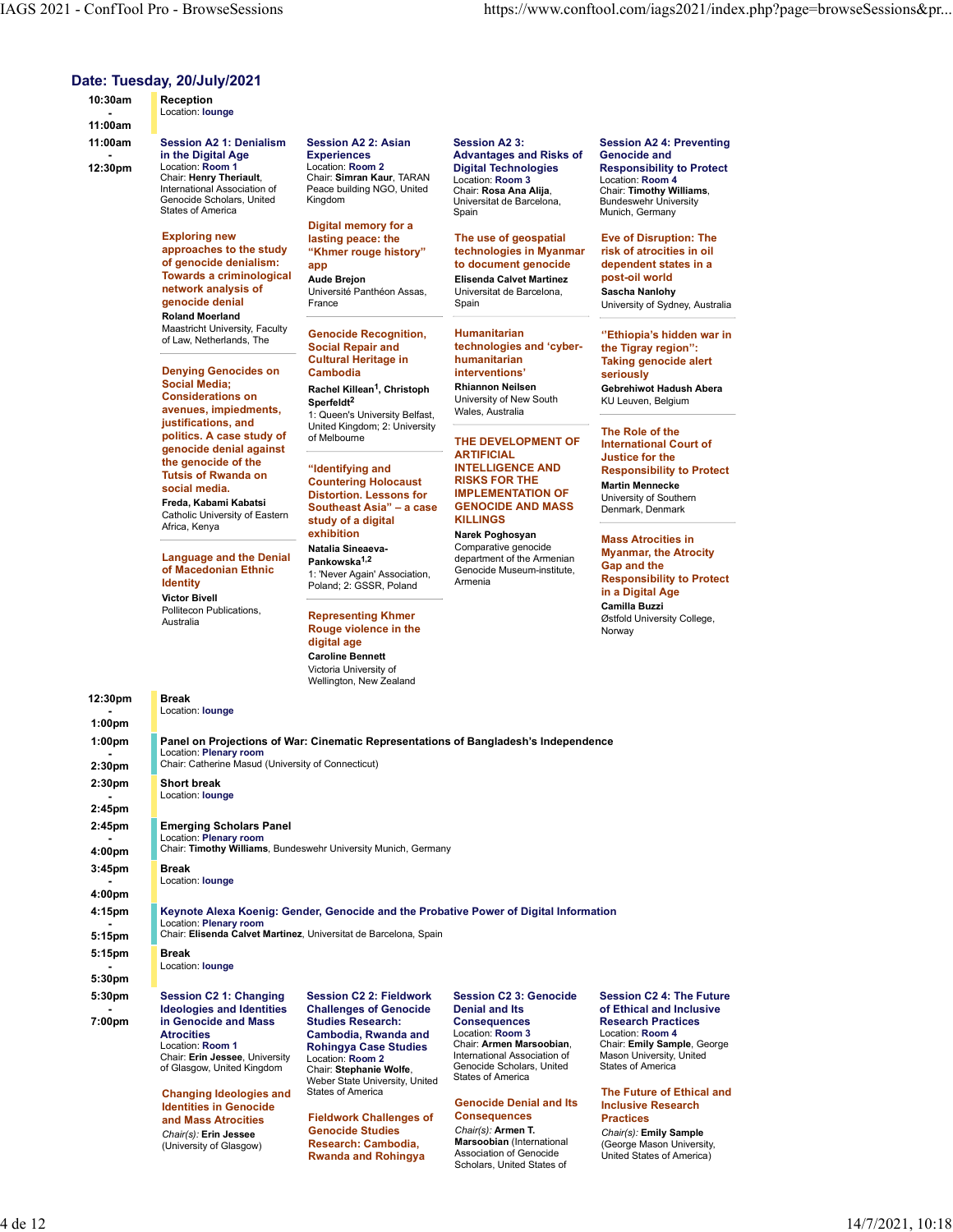'Ideology from nature': exploring the role of *Presentation*<br>Symposium biological images in the convergence of University of Oxford<br> **Example 1 in Cambodia** 

Post-conflict resonance Rachel Killean **case of Aceh, Indonesia** University Beliast Case of Aceh, Indonesia Lesley Daniels<br>
The Practicalities of Institut Barcelona d'Estudis

**IDEOWOR IN EVALUATE ACT MISTEER MISTEERING AND REAL PROPERTY**<br>Internativeland Identity Sara E. Brown Change in Theories of

Munich, <sup>2</sup>King's College **Rohingya Refugees Genocide Denial and its Genocides by Lis** 

**The Devil Makes Work:'** Western Australia The Use of Conceptual Genocide Analysis Willa Rae Witherow-**Culpepper**<br>Rutgers University Newark

7:00pm - Location: lounge **Location:** lounge **Location:** lounge **Location:** lounge **Location:** lounge **Location:** lounge **Location:** lounge **Location:** lounge **Location:** lounge **Location:** lounge **Location:** lounge **Location:** l

7:30pm

9:00pm Location: Room 1 Chair: Gregory Howard<br>Stanton, Genocide Watch, United States of America

**Stanton (Genocide Watch, Charlotte Rauen**<br>
United States of America) Siniar Academy I

Presentations of the<br>Symposium

Schabas's Singular Intent Theory – An **Impossible Threshold of LOCAL CONTIF**<br>Connecidal Intent Emily Sample Genocidal Intent <u>Julia Sierra</u><br>Genocide Watch Munited States of America<br>Kori Street Kori Street

"Ethnic cleansing" is a term for genocide denial. TECHNOLOGY IN Jennifer Kirby-McLemore

Myanmar's genocide of **Croatia v Serbia** dia dia Lucca Giada Corsoni

Re-thinking State Intent Grov<br>Vian Sagge Vian Saggo Risk Perpetrators of sexual

**Presentations of the Case Studies** America) Case Studies

Presentations of the

convergence of the Practice, Positionality Pillars of Genocide<br>genocidal ideologies the and Partnership: The Denialism Leah Owen (Reflections on Fieldwork Img<u>e Oranli</u> Maphaël Lemkin Genocid (Reflections on Fieldwork Imge Oranli Ma of identity claims: The School of Law, Queen's College of Integrative College of Sciences of Associations is a class of the Sciences of Associations is a second of Law Queen's Practice, Positionality and Partnership: **in Cambodia Interdisciplinary Humanities** Prevention Program, George Rachel Killean **and Communication Program,** Mason University, United University Belfast

Symposium

Imge Oranli

College of Integrative Sciences and Arts,Arizona

Genocide Denialism,

University College Dublin

Victims and Perpetrators Philosophy Department,

Hermeneutical

University

Injustice: Turkey's Three

Internacionals **Example 19 Second Collective**<br>
Fieldwork in Rwanda **Collective Ethnomysis Are Building a Flashlight:** Genocide Sara E. Brown

Genocide Education (Chhange) Genociae<br>Timothy Williams<sup>1</sup>, Jonathan Education (Chhange) Melanie Altanian , Jonathan School of Philosophy, Leader Maynard<sup>2</sup> **Researching an Ongoing** University College Dublin **Are We Listening?** <sup>1</sup>Bundeswehr University **Genocide: Interviewing entity of the Contract of Preventing Future** Center for Holocaust, Human Fremmeneutic<br>Rights and Genocide **Oppression** Rights, and Genocide

London **Melanie O'Brien Consequences for to Victims of the** School of Law, University of

# 7:30pm Session D2 1: Intent in Session D2 2: Signals of

Break

### Intent in the Genocide Guide on Responding to The Continuation of

Chair(s): Gregory Howard Murad Ismael, Alexia Anne-United States of America) Sinjar Academy, United States and the Inability for a Sarah Afaf Samwel

> Start?: Structural Genocide Prevention and Local Conflict 'Triggers' George Mason University,

Genocide Watch **WHAT A DIFFERENCE 22 Survivor Memoirs - A ACCOUNTABILITY FO Distinguishing WEARS MAKES**<br>Christi Ann Yoder **Infigurer 19 Series Center for Genocide Research Inquiry for Genocide**<br> **Center Company of Company And Education, United States Studies** THE ROLE OF MEDIA TECHNOLOGY IN United States of America **LANDSCAPE OF THE CHILIAN CONSTRUST** GENOCIDE DENIAL: YEARS MAKES Gast Multi-faceted Source, A GENOCIDE And the Multi-faceted Source, A Christi Ann Yoder Less-employed Field of Center for Genocide Research and Education, United States

### UCLA, U<br>**Internet Shutdowns: A** America Internet Shutdowns: A America documentary cinema. A Growing Mass Atrocity

**Vian Saggo**<br>Genocide Watch **Rob Scharf**<br>Auschwitz Institute for the Auschwitz Institute for the **Bosnian Genocide and** Argentine Republic Prevention of Genocide and Mass Atrocities, United States of America<br>Clark University, United States<br>
Clark University, United States

- the Genocide Convention Genocide **Convention** Convention Convention Convention of Genocide Session D2 1: Intent in Session D2 2: Signals of Session D2 3: Testimony Session D2 4: Session D2 5: Indigen Location: Room 1 Location: Room 2 Chair: Gregory Howard Chair: Carse Ramos, Rhode Chair: Tawheed Reza Noor, Location: Room 4 Genocide of Genocide Accountabi<br>
Location: Room 2 Location: Room 3 Deniability Island College, United States Binghamton University, United Chair: Natalia Sineaeva- State University, United State States of America Location: Room 3 Chair: Tawheed Reza Noor, Location: Room 4 States of America **Pankowska**, 'Never Again' **Constructs** of America

Convention Genocide Symposium<br>
Where Does the River University of Texas at Dallas, Genocide Knowledge **Generational Survivors** of America **Called Transform of America** Carleton Univ The Continuation of Trauma through Faking Facts: The Case Transcribing: Generational Survivors FactCheckArmenia.com and the Inability for a Sarah E Snyder United States of America

Julia Sierra<br>Conseide Webb **Music Conseilers** United States of America **Genocide Genocide DIGITAL IDENTIFIC** Visual Testimonies of Teaching with Audio-**Visual Testimonies of Community Channel States of America** Survivors and Witness to Genocide DIGITAL IDENTIFICATION **Kori Street CORPERTRATORS:** USC Shoah Foundation, United States of America

of America Rubina Peroomian **Inquiry for Genocide** Arizona State University, **Studies Example 3** United States of America **Containers Example 2** Interventional Containers and Containers and Containers and Containers and Containers and Containers and Containers and Containers and Containers and UCLA, United States of

violence during the

the Holocaust Sandra Grudić of America

Symposium Chair(s): Stephanie Wolfe (Weber State) Presentations of the America) **Example 2** Presentations of the contract the contract of the contract of the contract of the contract of the contract of the contract of the contract of the contract of the contract of the contract of the contrac Symposium

### Symposium **A Regime of Epistemic New directions in the Symposium** Pandemic Methodology: New directions in Research Collaboration

Pillars of Genocide Emily Sample<sup>1</sup>, Lina Zedriga Denialism Waru Abuku2 State University Initiatives-Uganda <sup>1</sup>Raphaël Lemkin Genocide Prevention Program, George Mason University, United States of America, 2Regional Associations for Community

Collective Decolonized Misremembrance and Ethnographic Approach Oppression Shelly Clay-Robison Melanie Altanian George Mason University Taking a Feminist and to Research in Indonesia

**Language of Evil in Example 20 Connecticut State** Search Connecticut State Search Connecticut State Search Connecticut State Search Search State Search State Search State Search State Search State Search State State S Western Australia Armen T. Marsoobian Genocide Denial and Its Genocides by Listening Consequences for to Victims of the Past Are We Listening? Preventing Future and Present Kristina Hook Better Evidence Project, George Mason University

**Accountability and** 

Chair: Natalia Sineaeva-Association, Poland

Sarah Afaf Samwel Carleton University, Canada

Genocide Knowledge and Epistemic Circle Joachim J. Savelsberg University of Minnesota,

of the contract of the contract of the contract of the contract of the contract of the contract of the contract of the contract of the contract of the contract of the contract of the contract of the contract of the contrac

Session D2 4: Session D2 5: Indigenous Accountability and **Peoples' Caucus 1 Deniability Construction: Room 5** Location: Room 5 Location: Room 4 **Chair: Kerri Malloy**, San José State University, United States of America

Survivor Memoirs – A ACCOUNTABILITY FOR THE CHANGING AVOIDING **GENOCIDE** 

Daniel Rothenberg

violence during the CONICET/CEG-UNTREF, Victimizers in possible taxonomy Lior Zylberman Argentine Republic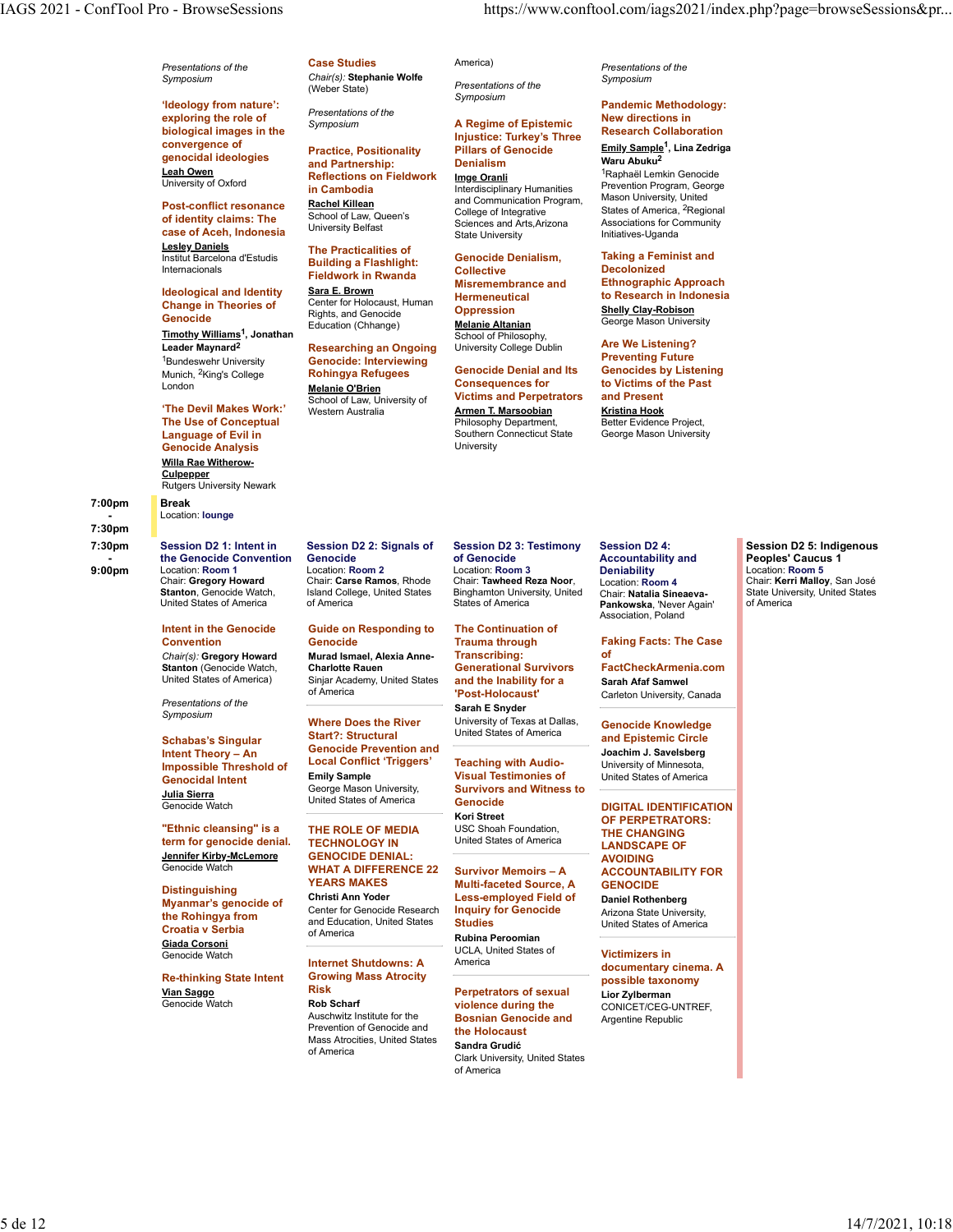### Date: Wednesday, 21/July/2021

|                              | <b>IAGS 2021 - ConfTool Pro - BrowseSessions</b>                                                                      |                                                                                                                        |                                                                                                                 |                                                                                                  |
|------------------------------|-----------------------------------------------------------------------------------------------------------------------|------------------------------------------------------------------------------------------------------------------------|-----------------------------------------------------------------------------------------------------------------|--------------------------------------------------------------------------------------------------|
|                              |                                                                                                                       |                                                                                                                        |                                                                                                                 |                                                                                                  |
|                              |                                                                                                                       |                                                                                                                        |                                                                                                                 |                                                                                                  |
|                              |                                                                                                                       |                                                                                                                        |                                                                                                                 | https://www.conftool.com/iags2021/index.php?page=browseSessions≺                                 |
|                              | Date: Wednesday, 21/July/2021                                                                                         |                                                                                                                        |                                                                                                                 |                                                                                                  |
| 11:30am<br>$\sim$            | Reception<br>Location: lounge                                                                                         |                                                                                                                        |                                                                                                                 |                                                                                                  |
| 12:00pm<br>12:00pm           | <b>Session A3 1: European</b>                                                                                         | Session A3 2: Memory in the                                                                                            | Session A3 3: Women's Caucus 1                                                                                  | Session A3 4: The Hunt for the                                                                   |
| 1:30pm                       | <b>Genocides</b><br>Location: Room 1<br>Chair: Caroline Bennett, Victoria<br>University of Wellington, United Kingdom | <b>Digital Age</b><br>Location: Room 2<br>Chair: Melanie Altanian, University<br>College Dublin, Switzerland           | Location: Room 3                                                                                                | <b>Missing: Enforced</b><br>Disappearances in Punjab by<br>the Indian State<br>Location: Room 4  |
|                              | <b>Communism, Genocide and</b><br><b>Mass Killing: Overturning the</b>                                                | The Elephant in the Memory<br>Room: Perpetrator's Sites in                                                             |                                                                                                                 | Chair: Timothy Williams,<br>Bundeswehr University Munich,<br>Germany                             |
|                              | <b>Existing Consensus</b><br>Jonathan Leader Maynard                                                                  | <b>Comparative Perspective</b><br>Antonio Míguez Macho                                                                 |                                                                                                                 | The Hunt for the Missing-                                                                        |
|                              | King's College London, United Kingdom                                                                                 | University of Santiago de Compostela,<br>Spain                                                                         |                                                                                                                 | <b>Enforced Disappearances in</b><br>Punjab by the Indian State.<br>The struggle for Justice for |
|                              | Digitally mapping the Genocide<br>of the Greeks of Pontus                                                             | <b>Atoning for Violent Pasts:</b>                                                                                      |                                                                                                                 | thousands of Sikhs murdered<br>in a region of Impunity thirty                                    |
|                              | <b>Theodosios Kyriakidis</b><br>Aristotle University of Thessaloniki,<br>Greece                                       | <b>Assessing the Promise of</b><br><b>Political Apologies</b><br>kasturi chatterjee                                    |                                                                                                                 | years on.<br>Simran Kaur <sup>1</sup> , Paramjeet Singh <sup>1</sup> ,                           |
|                              | <b>Military Traditions and</b>                                                                                        | FLAME University, India                                                                                                |                                                                                                                 | Dalsher Singh <sup>1</sup> , Baljinder Singh <sup>2</sup> ,<br>Jagjit Singh <sup>2</sup>         |
|                              | Leadership Styles in the SS-<br>Einsatzgruppen                                                                        | <b>Temples of Memory: What's in</b><br>the name?                                                                       |                                                                                                                 | 1: TARAN Peace building NGO,<br>United Kingdom; 2: Punjab<br>Disappearances Advocacy Group       |
|                              | <b>Maayan Armelin</b><br><b>Clark University</b>                                                                      | Rafiki Ubaldo<br>Temples of Memory, Sweden                                                                             |                                                                                                                 | (PDAP)                                                                                           |
|                              | The Group Targeted by Soviet                                                                                          | lus post bellum and transitional                                                                                       |                                                                                                                 |                                                                                                  |
|                              | <b>Genocide in Lithuania: The Legal</b><br><b>Perspective</b><br>Dovilė Sagatienė                                     | justice: a theoretical framework<br>of memory policies.<br>Aitor Diaz, Raül Digón                                      |                                                                                                                 |                                                                                                  |
|                              | Mykolas Romeris University, Lithuania<br><b>Break</b>                                                                 | UB, Spain                                                                                                              |                                                                                                                 |                                                                                                  |
| 1:30pm<br>2:00 <sub>pm</sub> | Location: lounge                                                                                                      |                                                                                                                        |                                                                                                                 |                                                                                                  |
| 2:00pm                       | Location: Plenary room                                                                                                | Keynote Emilio Silva: Spain: between exporting justice and importing impunity. Grandchildren fighting against oblivion |                                                                                                                 |                                                                                                  |
| 3:00 <sub>pm</sub><br>3:00pm | Chair: Rosa Ana Alija, Universitat de Barcelona, Spain<br>Break                                                       |                                                                                                                        |                                                                                                                 |                                                                                                  |
| 3:30pm                       | Location: lounge                                                                                                      |                                                                                                                        |                                                                                                                 |                                                                                                  |
| 3:30 <sub>pm</sub>           | Location: Plenary room<br>Catalan Agency for Development Cooperation (ACCD)                                           | Local Partner - ACCD: New Technologies and the Search for Missing Persons: Processes and Experiences                   |                                                                                                                 |                                                                                                  |
| 5:00pm<br>5:00pm             | This session will be in Spanish with simultaneous translation in English<br>Break                                     |                                                                                                                        |                                                                                                                 |                                                                                                  |
| 5:30pm                       | Location: lounge                                                                                                      |                                                                                                                        |                                                                                                                 |                                                                                                  |
| 5:30pm                       | Session C3 1: Algorithms and<br><b>Social Media</b>                                                                   | Session C3 2: Repetition of<br><b>Hatred and Violence</b>                                                              | <b>Session C3 3: Confronting</b><br><b>Rohingya Genocide with New</b>                                           | <b>Session C3 4: Genocide</b><br><b>Memorialization in the Digital</b>                           |
| 7:00pm                       | Location: Room 1<br>Chair: Emily Sample, George Mason<br>University, United States of America                         | Location: Room 2<br>Chair: Khushboo Chauhan, O.P. Jindal<br>Global University, India                                   | <b>Technology</b><br>Location: Room 3<br>Chair: Elisenda Calvet Martinez,                                       | Era<br>Location: Room 4<br>Chair: David Simon, Yale University,                                  |
|                              | Online hate, offline violence                                                                                         | The Failure to Repair and                                                                                              | Universitat de Barcelona, Spain                                                                                 | United States of America                                                                         |
|                              | <b>Matias Sakkal</b><br>Auschwitz institute for the prevention of                                                     | <b>Repetition of Violence</b><br><b>Henry Theriault</b>                                                                | <b>Confronting Rohingya Genocide</b><br>with New Technology                                                     | <b>Genocide Memorialization in</b><br>the Digital Era                                            |
|                              | genocide and mass atrocities                                                                                          | Worcester State University, USA                                                                                        | Chair(s): Mofidul Hoque (Liberation<br>War Museum, Bangladesh, People's<br>Republic of)                         | Chair(s): David Simon (Yale<br>University, United States of<br>America), Eve Zucker (Yale        |
|                              | "A Neutral Platform for 'Free<br>Speech:' The Role of Social                                                          | <b>Health &amp; Social Consequences</b><br>for Victims of Genocidal Rape                                               | Presentations of the Symposium                                                                                  | University, United States)                                                                       |
|                              | <b>Media in the United States'</b><br><b>Continued Perpetration of Mass</b><br><b>Atrocities against Marginalized</b> | Karan Varshney <sup>1,2</sup> , Prerana Ghosh <sup>1</sup><br>1: Deakin University, School of                          | <b>Art and Genocide: Creating</b>                                                                               | Presentations of the Symposium                                                                   |
|                              | <b>Groups</b><br><b>Alexis Anne Poston</b>                                                                            | Medicine; 2: Thomas Jefferson<br>University, College of Population Health                                              | <b>Digital Platform</b><br><b>Mofidul Hoque</b><br><b>Liberation War Museum</b>                                 | <b>Wikipedia as a Site of Virtual</b><br><b>Memorialization</b><br><b>David Simon</b>            |
|                              | George Mason University, United States<br>of America                                                                  | <b>Reassessing Genocide</b><br><b>Education in Light of the</b>                                                        | <b>Educating Rohingya Children:</b>                                                                             | Yale University, USA                                                                             |
|                              | <b>Media Representation of Suicide</b>                                                                                | <b>International Rise of Hate Today</b><br>Sara Kristine Cohan                                                         | <b>Use of Digital Technology</b><br><b>Prethee Majbahin</b>                                                     | <b>Collaborative memory</b><br>production through digital                                        |
|                              | <b>Bombers</b><br><b>Christina Teresa McCormick</b>                                                                   | The Genocide Education Project, United<br>States of America                                                            | Liberation War Museum<br><b>Quilt of Memory and Hope:</b>                                                       | media: Cases from the<br><b>Holocaust</b>                                                        |
|                              | George Mason University, United States<br>of America                                                                  | <b>Visualizing Perpetrators in the</b>                                                                                 | <b>Digital Exhibition of AJAR and</b><br><b>LWM</b>                                                             | <b>Eve Zucker</b><br>Yale University, USA                                                        |
|                              | <b>Can Mathematical Models</b>                                                                                        | <b>21st Century</b><br>Sabah Carrim, Lukas Meissel                                                                     | Pia Conradsen <sup>1</sup> , Nasrin Akter <sup>2</sup><br><sup>1</sup> AJAR, <sup>2</sup> Liberation War Museum | 'January 7' on Cambodian<br><b>Political Elites' Social Media</b>                                |
|                              | <b>Predict Genocide?</b><br>Jack Nusan Porter<br>The Davis Center, Harvard University                                 | Texas State University, United States of<br>America                                                                    | <b>Digital Technology in</b>                                                                                    | <b>Accounts</b><br>Daniel Bultmann                                                               |
|                              |                                                                                                                       |                                                                                                                        | <b>Documenting Mass Atrocity</b>                                                                                | Humboldt University of Berlin,<br>Germany                                                        |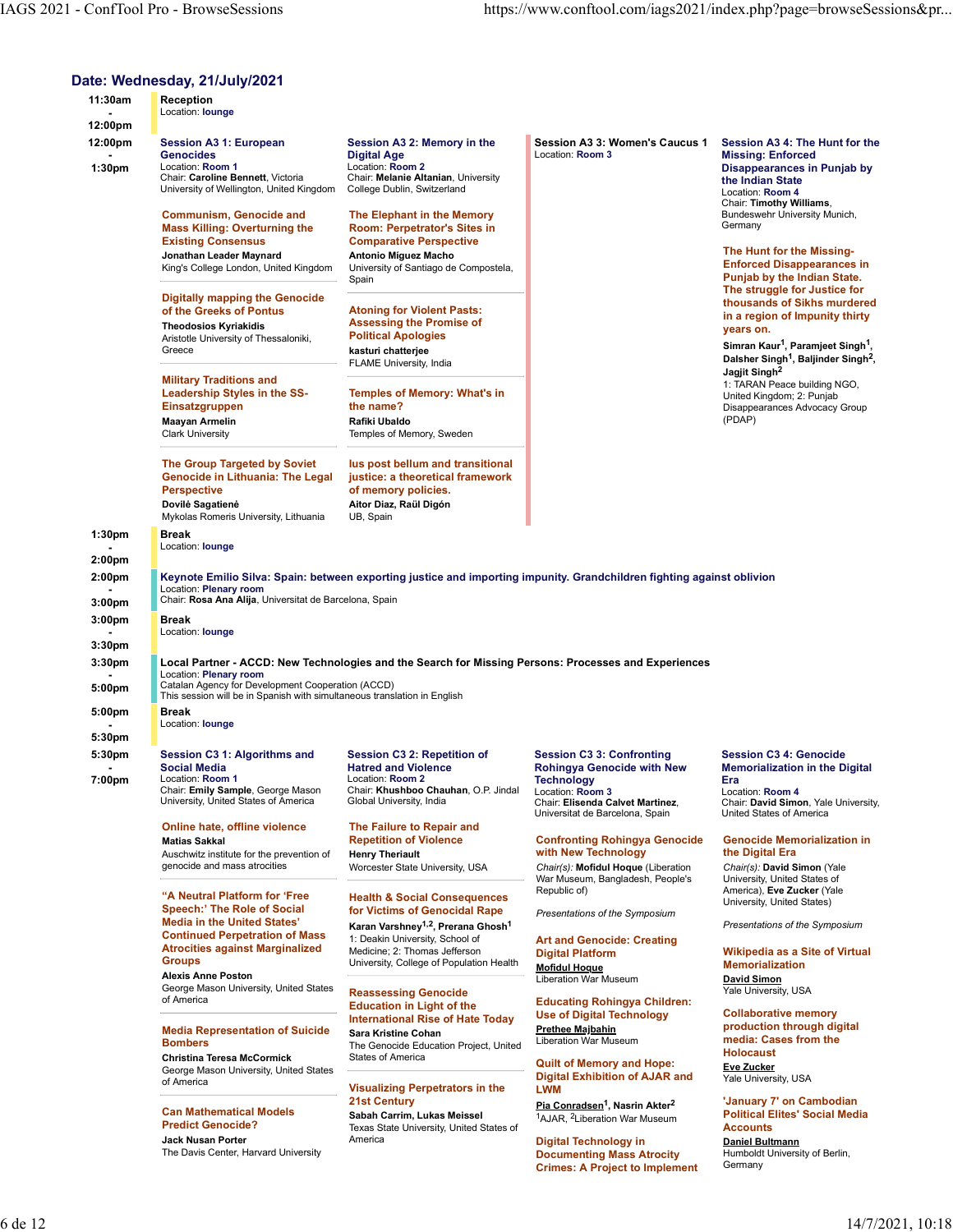Sharjin Jahan, Kazi Taposhe Rabeya Liberation War Museum #TogetherAsOne:

### Commemorating Historical Traumas during the Covid-19 Pandemic Victoria Walden University of Sussex, UK

Commemoration in a time of Restriction: Rwanda's Memorialization Process During a Global Pandemic Jean-Damascène Gasanabo

National Commission for the Fight Against Genocide, Rwanda

### Session D3 4: Transmedia Engagements with the

Chair: Armen Marsoobian, International Association of Genocide Scholars, United States of America **America America America America** 

### Transmedia Engagements with the Armenian Genocide and Its Legacies

Chair(s): Armen Marsoobian (International Association of Genocide Scholars, United States of America), Adam Muller (University of Manitoba)

**NATALIA BARBERO Binghamton University Example 3** Presentations of the Symposium

Erasing History: Cultural Genocide, Digital Witnessing, and International Law: The Nakhichevan Peter Balakian

Colgate University

Emraan Azad Archives in Witnessing, The Power of Personal Teaching, and Visual Storytelling: The Armenian Memory Project

Armen T. Marsoobian Southern Connecticut State University

Recovering the Khachkars of Djulfa: Challenging Genocide Denial in Azerbaijan Adam Muller University of Manitoba

### 7:00pm - Location: lounge **Location:** lounge **Location:** lounge **Location:** lounge **Location:** lounge **Location:** lounge **Location:** lounge **Location:** lounge **Location:** lounge **Location:** lounge **Location:** lounge **Location:** l Break

### 7:30pm - Stemming from Genocide<br>9:00pm Location: Room 1 session D3 1: Movement Chair: Henry Theriault, International Chair: Noemi Mo<br>Association of Genocide Scholars, Barcelona, Spain Association of Genocide Scholars, United States of America

Christopher P Davey **Christopher P Davey Brigham Young University, United<br>States of America** 

### The Principle of Non-Refoulement in Atrocity Estate<br>Aires Prevention

Auschwitz Institute for the Prevention of **Genocidio: memor**<br>Genocide and Mass Atrocities, United **NATALIA BARBERO** Separator and Associate of the Care of Cenocide and Mass Atrocities, United **NATALIA BARBERO**<br>States of America Cenocide and Mass Atrocities, Universidad de Buenos Aires. Argentine States of America **States of America** Christens in Universidad de Buenos Aires, Argentine Christens and non-american and ACTA

A Theory of Displacement

### Can Children Speak? New Prensa escrita and the Challenges and Challenges and Challenges and Challenges and Challenges and Challenges and Challenges and Challenges and Challenges and Challenges and Challenges and Challenges Perspectives on Forced Displacement and Survival during the Armenian Genocide Asya Darbinyan

Clark University, United States of America

### 7:30pm session D3 1: Movement Session D3 2: Justice, Truth, and Session D3 3: Fifty Years of Session D3 4: Trans 9:00pm Location: Room 1 Location: Room 2 Stemming from Genocide Memory (Spanish Session) Chair: Noemi Morell, Universitat de Location: Room 3

### Episodes of Genocide: The exagentinos por genocidio? Un Fifty years of Bangladesh Genocide Scholars, Gatumba Lens **análisis de las sentencias** anos de genocide and aftermaths and <sup>America</sup> ¿Que entienden los tribunales

States of America Centro de Estudios sobre Genocidio, Malena Silveyra Universidad Nacional de Tres de

Febrero/ Observatorio de Crímenes de Estado- FSOC, Universidad de Buenos Aires **And Communist Communist Communist Communist Communist Communist Communist Communist Communist Communist Communist Communist Communist Communist Communist Communist Communist Communist Communist Communist Communist C** 

oniversidad do Bachos Allies, Algermann Factors and perceptions of 1971 Frasing History: Cultural

### Andrew R. Basso durante el gobierno de Western University, Canada **Cambiernos en Argentina**<br>2015-2019). Un análisis de la Cambiemos en Argentina (2015-2019). Un análisis de la 1971Genocide: Achievements,

Natalia Paola Crocco CONICET- Centro de Estudios sobre Genocidio-UNTREF, Argentine Republic

### Session D3 3: Fifty Years of Bangladesh Genocide and Aftermaths Armenian Genocide and Its

Barcelona, Spain **Example 2** Chair: Adam Jason Jones, University of Location: Room 4 Location: Room 3<br>Chair: **Adam Jason Jones**, University of Location: **Room 4** British Columbia Okanagan, Canada

**judiciales** entitled and the chair(s): Adam Jones (University of the contract of the contract of the contract of the contract of the contract of the contract of the contract of the contract of the contract of the contract Fifty years of Bangladesh Genocide genocide and aftermaths British Columbia)

Presentations of the Symposium

Susan Braden of Manitoba)<br>Auschwitz Institute for the Prevention of Cenocidio: memoria y olvido Shahriar Islam Intergenerational Memory of Case of Bangladesh Shahriar Islam

Atrocity Crimes: New Frontiers Reconfiguraciones en torno a la seduzzamento del configuracione del numero and Internatio in Mid-Range Theory **1988 Contract Contract Verdad, la Memoria y la Justicia** Arizona State University **Arizona Contract Arizona** genocide among Bengali young people: An ethnographic study Md Asaduzzaman Armenian Cemetery in Djulfa, Arizona State University

> prensa escrita Challenges and the Future Justice for the Victims of

> > University of Cambridge

Bangladesh genocide: Recognition at home and abroad Tawheed Reza Noor Binghamton University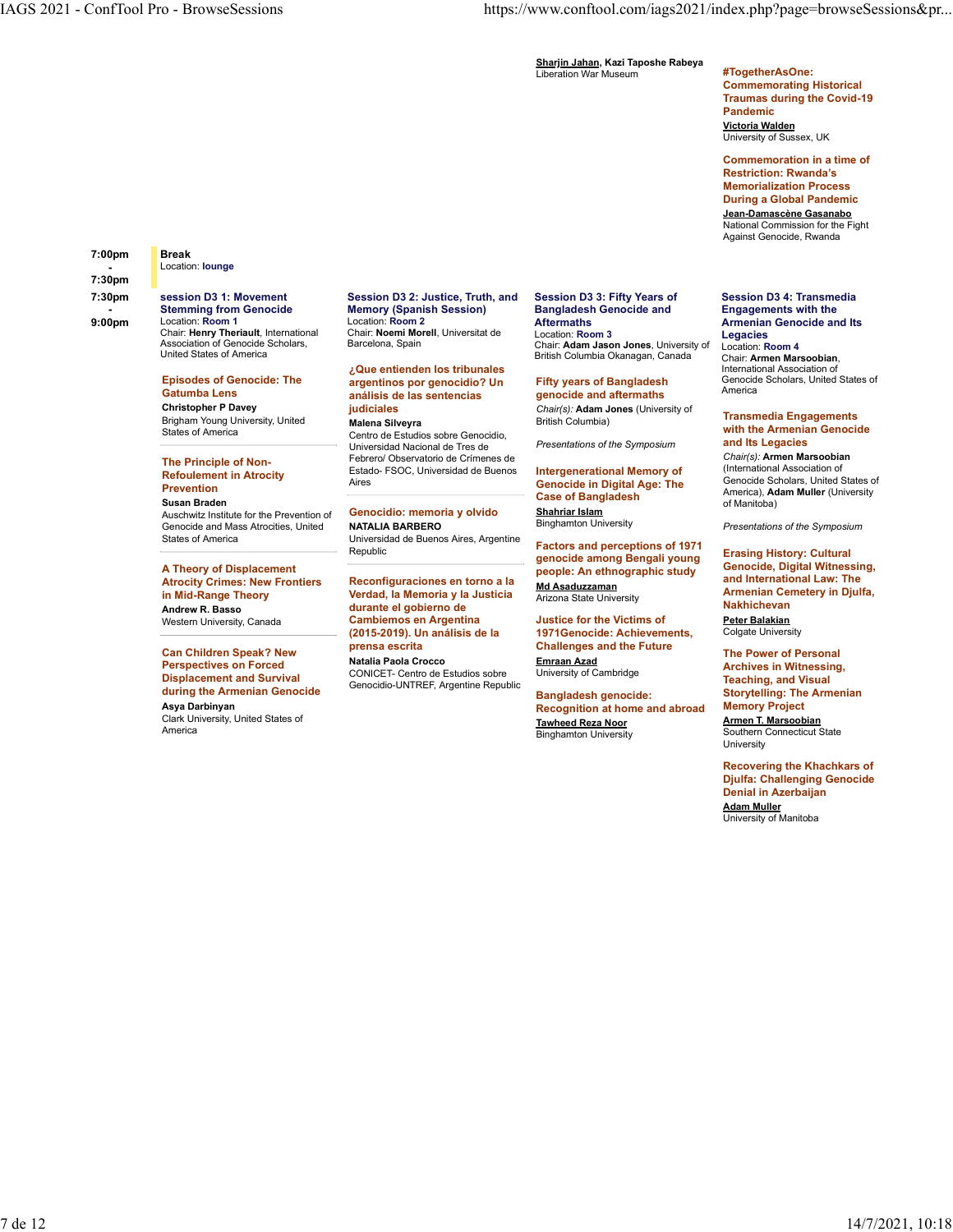### Date: Thursday, 22/July/2021

**Reception** 

11:00am - Location: lounge **Location:** lounge **Location:** lounge **Location:** lounge **Location:** lounge **Location:** lounge **Location:** lounge **Location:** lounge **Location:** lounge **Location:** lounge **Location:** lounge **Location:** l

11:30am 11:30am Session A4 1: Armenian - Genocide and Beyond Implications and Insues 1:00pm Location: Room 1 Strategies Chronic Location: Room 3 Rights: Location: Room 1 **Strategies** Location: Room 3<br>Chair: Marc Sherman, Institute Location: Room 2 Chair: Elisenda Calvet Chair: Marc Sherman, Institute<br>on the Holocaust and Genocide, Jerusalem, Israel

> Armenian Resistance to **Armenian Resistance** to **Armenian** How Far Can the Law **the Hamidian Massacres Britain's 'Unfinest Hour'? Reflect the Contingent** Switzerland Deborah Mayersen From Sarajevo to University of New South **Srebrenica: The British Charl Uraz** Right to Truth, Truth(s) Wales Canberra at the **reaction to the unfolding** Australian Defence Force **Crises**

Armenian genocide Kingdom scholarship in the digital

Armenian Genocide **Container and Armenian Container and Armenian** 

### TELLING THE TRUTH strategy? ABOUT HOW ISRAEL GENOCIDES OF OTHER PEOPLES case of indigenous

GENOCIDE JERUSALEM, The Israel

Memory, Trauma and Traper Reports Chamber Micholas Idris Erameh. Cooperation: An analysis Nicholas luns En of genocide recognition Academia, Nigeria efforts among Armenians, Greeks and Assyrians in Australia Themistocles Kritikakos University of Melbourne, **Australia** 

Session A4 2: Political Sessio<br>Implications and Issues Peace building NGO, United<br>Kingdom

crises Critics Critics (Critics Critics of Critics of Critics of Critics of Critics of Critics of Critics of C

Academy, Australia **Lorna Waddington** 

Museum&Institute, Armenia implementing mass violence as a political ii, Italy Timothy Williams

Munich, Germany

HOLOCAUST AND<br>
acupe universiteit, Netherlands, Claudia Jiménez

### Paper

Session A4 3: Legal Martinez, Universitat de Barcelona, Spain

> Reflect the Contingent Nature of Genocide?

**reaction to the unfolding** Hacettepe University, Turkey **through Rights: Mass** 

era **Example 19 SWITZERIAN When is genocide** and **Jurisprudence in** SWITZERIAN SWITZERIAN Suren Manukyan 'successful' for International Law? University of Leeds, United **ECHEP's Case-low on the** governments Gustavo Minervini Symposium **implementing mass** University of Naples Federico **Container and Separate Section** ECtHR's Case-law on the Crime of Genocide: Towards a New Jurisprudence in

RELATES TO THE Bundeswehr University **Canocida by destroving** Transitiona **ISRAEL W. CHARNY Cultural Genocide The openie and the ICHR** University of Neuchâtel, INSTITUTE ON THE **Anthonie Holslag Holslag in Example and Anthonie Holslag Contra** 'Back to basics': Genocide by destroying the group identity The **case of indigenous** University of Geneva and **Example 2018** jurisprudence

UNIVERSITAT AUTÒNOMA UNIVERSITAT AUTÒNOMA Right? Philosophical DE BARCELONA, Spain

Victor Ojakurotu Genocide: Analyzing the Academia, Nigeria **Triple Strategy of the Collage Strategy of the Collage Strate** Advocates of the Rohingya Minority in Myanmar The Right to Truth: Hilly Moodrick-Even Khen

on the Holocaust and Location: Room 2 Chair: Simran Kaur, TARAN Implications and Issues Truth, Truth(s) through Kingdom Location: Room 3 Rights: Mass Crimes Chair: Elisenda Calvet Impunity and Transitional How Far Can the Law Chair: Zahira Aragüete-Toribio, University of Geneva, Session A4 4: Right to Justice (Part I) Location: Room 4 **Switzerland** 

> Lorna Waddington **The Impact of the College Contract Lor**na Waddington **The Impact of the College College Colle** Onur Uraz Right to Truth, Truth(s) through Rights: Mass Crimes Impunity and Transitional Justice (Part I)

Kingdom Chair(s): Zahira Aragüete-Toribio (University of Geneva, Switzerland)

> Presentations of the Symposium

strategy? through Rights: Mass II, Italy **Right to Truth, Truth(s)** Crimes Impunity and Transitional Justice

> Sévane Garibian University of Neuchâtel, Switzerland

Nicholas Idris Erameh, How to Win a Case of Claudia Jiménez What Truth for what Perspectives on the Quest for Truth in the Aftermath of Mass **Crimes Crimes Crimes Crimes Crimes** Julie Saada Science Po, France

> Ariel University, Israel **Melan**<br>Davis Content and Expression Melanie Klinkner, Howard **Davis Davis Davis Davis Davis Davis Davis Davis Davis Davis Davis Davis Davis Davis Davis Davis Davis Davis Davis Davis Davis Davis** Bournemouth University, UK

> > About Dissimulation, Erasure and Silence: Social Anthropologists Facing the Missing Traces in Post-Mass Violence Context Elisabeth Anstett CNRS / ADES, France

Chair: Henry Theriault,

1:00pm - Location: lounge **Location:** lounge **Location:** lounge **Location:** lounge **Location:** lounge **Location:** lounge **Location:** lounge **Location:** lounge **Location:** lounge **Location:** lounge **Location:** lounge **Location:** l 1:15pm Break 1:15pm Keynote Tim Cole: Digital Mapping the Holocaust and its Aftermath - **Location: Plenary room** 2:15pm Chair: Armen Marsoobian, International Association of Genocide Scholars, United States of Am Location: Plenary room<br>Chair: **Armen Marsoobian**, International Association of Genocide Scholars, United States of America 2:15pm - Location: lounge **Location:** lounge **Location:** lounge **Location:** lounge **Location:** lounge **Location:** lounge **Location:** lounge **Location:** lounge **Location:** lounge **Location:** lounge **Location:** lounge **Location:** l 2:30pm Break 2:30pm IAGS Founders panel **Example 20** Location: Plenary room **According 20 According 20 According 20 According 20 According 20 According 20 According 20 According 20 According 20 According 20 According 20 According 20 According 20 According 20 Acc** 3:30pm 3:30pm - Location: lounge **Location:** lounge **Location:** lounge **Location:** lounge **Location:** lounge **Location:** lounge **Location:** lounge **Location:** lounge **Location:** lounge **Location:** lounge **Location:** lounge **Location:** l 4:00pm Break 4:00pm Local partner - EUROM: Current Debates And Challenges On Genocide Education: A Triangular View **Example 20** Location: Plenary room **According 20 According 20 According 20 According 20 According 20 According 20 According 20 According 20 According 20 According 20 According 20 According 20 According 20 According 20 Acc** 5:00pm Chair: David González, European Observatory on Memories, Spain 5:00pm - Location: lounge **Location:** lounge **Location:** lounge **Location:** lounge **Location:** lounge **Location:** lounge **Location:** lounge **Location:** lounge **Location:** lounge **Location:** lounge **Location:** lounge **Location:** l 5:30pm Break 5:30pm Session C4 1: Session C4 2: Preventing - Approaches to Education<br>7:00pm and Memorialization 7:00pm and Memorialization Peace in Iraq through Approaches to Education Genocide and Promoting Representation in Approaching Acts and Location: Room 1 Grassroots Outreach and Session C4 3: Session C4 4: Representation in **Approaching Acts and** Genocide Laws Location: Room 3 Location: Room 4

Chair: Sara Brown, Center for Chair: Sabah Carrim, Texas

Session C4 5: Right to Approaching Acts and Truth, Truth(s) through Laws Rights: Mass Crimes Location: Room 4 Impunity and Transitional Session C4 4: Session C4 5: Right to<br>Approaching Acts and Truth, Truth(s) through<br>Laws Rights: Mass Crimes<br>Location: Room 4 Impunity and Transitional<br>Chair: Henry Theriault,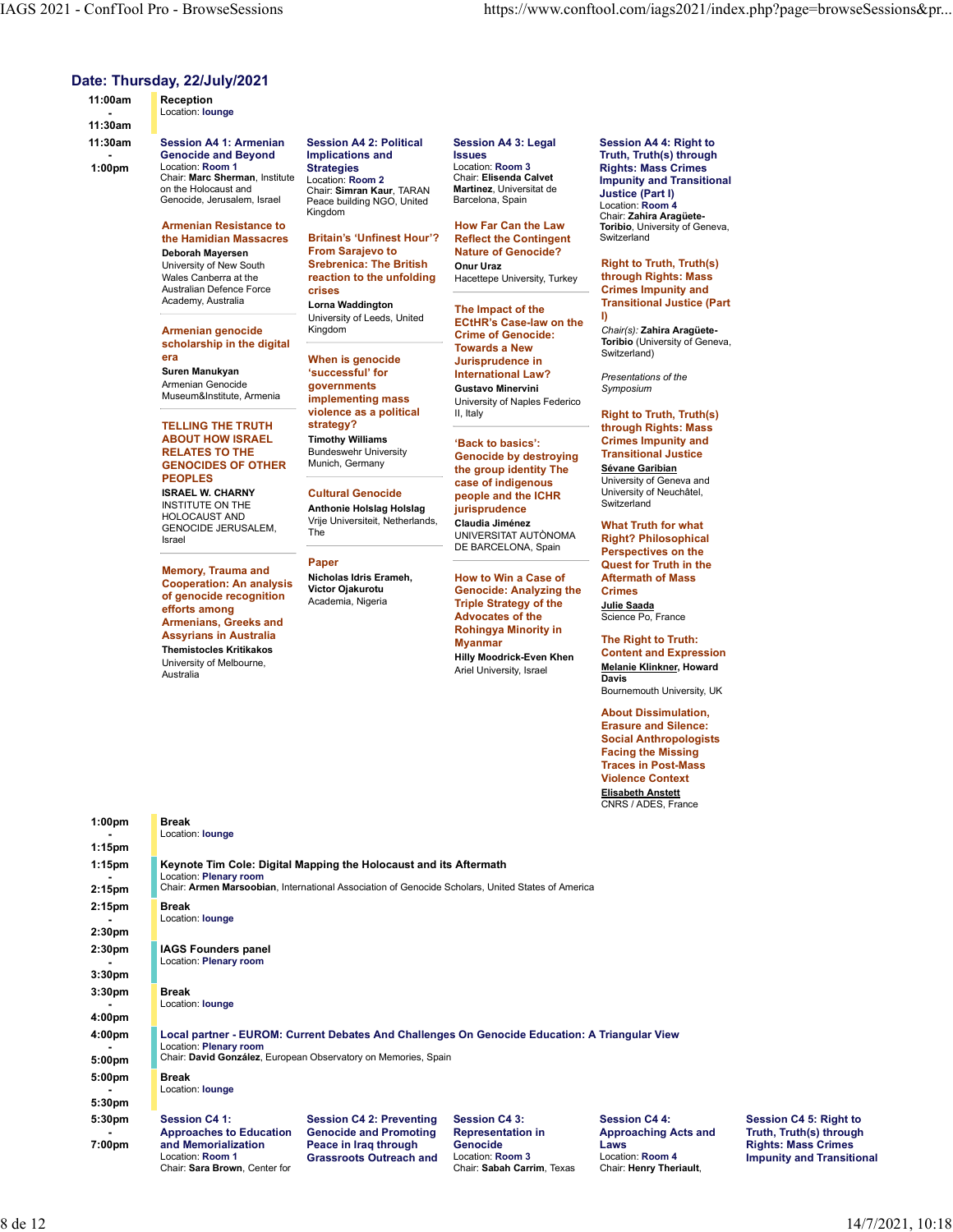Holocaust, Human Rights & **New Technologies** State University Cenocide Education, United Location: Room 2<br>Genocide Education, United Location: Rise Centricilla von States of America

**Frontiers of Example 2018** College, United Sta Tromers of the America Case of the Memorialization: The America Case of the Museo Memorialization: The America Memeification of Atrocity<br> **Example: Brownting Genecide and Lori Pirinjian** Events<br>Promoting Peace in Iraq University of California, Los Frameworks in Law<br>Fliesheth Tenelseley Promoting Peace in Iraq Apples United Ottage School Classrooms Elizabeth Topolosky

States of America

Memorial Museums in  $\frac{1}{2}$  and  $\frac{1}{2}$   $\frac{1}{2}$   $\frac{1}{2}$   $\frac{1}{2}$   $\frac{1}{2}$   $\frac{1}{2}$   $\frac{1}{2}$   $\frac{1}{2}$   $\frac{1}{2}$   $\frac{1}{2}$   $\frac{1}{2}$   $\frac{1}{2}$   $\frac{1}{2}$   $\frac{1}{2}$   $\frac{1}{2}$   $\frac{1}{2}$   $\frac{1}{2}$   $\frac{1}{2}$   $\frac{1}{2$ Social Media and 'Never America) Again'

JoAnn DiGeorgio-Lutz<sup>1</sup>, Presentations of the<br>11 (1) Contract Department of the Symposium Martha Galvan Mandujano<sup>2</sup> Symposium<br>Martha Galvan Mandujano<sup>2</sup> Symposium 1: Texas A&M University at Galveston, United States of **International States**<br>America: 2: California **and Genocide** America; 2: California **and Genocide Marie Controversial Figure of Legalization of jus** Polytechnic State University Prevention: Silenced

Preventing the Normalization of<br>Genocide: Lessons from the Cinematic Genre of

Broadening the Bounds Born of ISIS Genocide: y Bhim nie of Sacred Space: The RISK of Stateless<br>Perinheral state and Stigmatised **Peripheral Commemoration and the Nationality Acquisition** States of America Case of Contemporary for Children<br>Burgade Survivors Rwanda **Buryivors** Survivors Brooke Chambers University of Minnesota, United States of America

7:00pm Break

7:30pm Session D4 1: The - Democracy-Genocide<br>9:00pm Relationship: New 9:00pm Relationship: New Stages of Genocide **Considerations Model Model Model Victimhood**<br>
Location: Room 1 Location: Room 2 Location: Roo Chair: S<mark>ara Kristine Cohan, Chair: Gregory Howard</mark><br>The Genocide Education **Stanton**, Genocide Watch, Project, United States of America

### The Democracy-Genocide Relationship:

Chair(s): Sabah Carrim Stanton (Genocide Watch, United States of America) University, United States of (Texas State University San Marcos, USA), Adam Muller **Marcos, USA** America (University of Manitoba, Canada), Sara Cohan (The Symposium Genocide Education Project,<br>USA)

Presentations of the

The Rise of United States Rwanda Hate Groups in the Post-Civil Rights Era Sara Cohan<br>
The Cohan Collect Recognizing Indirect

Nativism, Trump, and the Democracy Thomas Shacklock

Location: Room 2 of America Christian Cenocide Scholar<br>Chair: Elise Gebriells von Joeden-Forgey, Keene State becolonial Reparations:<br>College, United States of the Assession of the Armonian Confronting Structura

### Topolosky Law Offices, United **Infough Grassroots** America<br>States of America<br> **Outreach and New Preventing Genocide and Lori Pirinjian Contract Contract Contract Contract Prevention** through Grassroots Outreach and New **College, College, United Bland College, United II**) Technologies<br>Chair(a): Fline Cohriella von Queer Resistance to States of America Chair(s): Elisa Gabriella von

memorial museums in The Joeden-Forgey (Keene State Mids's Atrocity in the Mathemala: The Role of College, United States of Digital Age Truth Commissions are America) **Stephen Louis Capobianco Their Contributions to** 

International Solidarity Histories & New **her Vision of Armenian** Saharan Africa **Diversity of Geneva,** Frameworks for Action Elisa von Joeden-Forgey Giphans in the Keene State College

Science Fiction **Accountability and** Argentine Republic Daniel Conway **Daniel Concernsive Contract Convention** Convention Legislation: Texas A&M University, United<br>
The University of the University of La Plate Movies Chapter of La Plate AFEFCTS ON DE States of America **Control Control Control Control Control Control Control Control Control Control Control Control Control Control Control Control Control Control Control Control Control Control Control Control Control Con** Collective Approaches to Accountability and Argentine Republic **The Impact of Atrocity Africa**<br> **Argentine Argentine Republic** The Impact of Atrocity Africa

> Born of ISIS Genocide: Nationality Acquisition for Children of Yezidi **Thomas McGee** University of Melbourne

Education and Accountability: The Critical Role of Education among Survivors in the Prevention of Genocide Hoshman Ismail University of Reading, UK

# Model

United States of America India

### Interpretations of the 10<br>Stages of Genocide model **Deogratias**

New Considerations <sub>Chair(s):</sub> Gregory Howard Kaitlyn Jeanette Newman Lake Winnipeg

Presentations of the

has invaded the place": **TOXITYING Language and Works Holly Scala**<br>Canada Canada Canada Canada Canada Canada Genocide Watch

The Genocide Education Methods of Carse Ramos<br>Project, USA Carse Ramos Project, USA **Symbolization in Political Carse Ramos**<br>Symbolization in Political Rhode Island College. Uniter The New Right Wing **Discourse & Identity** States of America Assault on American "Do Actual Communists Recognizing Indirect Social Processes on Trial Digitization and Record Methods of Discourse & Identity Construction as a Precursor to Genocide

Holocaust, Human Rights & New Technologies State University, United States International Association of Justice (Part II) of America **Contact Constants** Genocide Scholars, United Location: **Room 5** Constants Constants Constants Constant

### College, United States of **America Administration Confronting Structural** Switzerland<br>America America Constanting Contract Micloness Employing Decolonial Reparations: Genocide Violence: Employing

University of California, Los **Frameworks in Law**<br>Angeles United States of **School Classrooms** Angeles, United States of

# Mass Atrocity in the

Presentations of the **ack and States At All Accord Control** of the Symposium control of the state Symposium State University of New York **Atrocity Prevention** *Presentation*<br>at Binghamton United States **Kerry Edward Whigham** Symposium

Nélida Elena Boulgourdiian United States of America Halidé Edip, a Turkish Feminism and cogens norms in sub Z<u>ahira Aragüete-Toribio</u> Orphans in the Post-University of Tres de Febrero,

Risk of Statelessness begaue before activist & Act and Stigmatised **and Stigmatised** and Scholar, United Jack Mayerhofer **Contexts of Ongoing** Dega people activist &

States of America Chair: Elisa Gabriella von International Association of States of America Chair: Sévane Garibian,

> **Atrocity Prevention Carse Ramos** Transform Confronting Structural

Symposium of America Binghamton University, United Digital Age **Truth Commissions and** Switzerland) **Constanting** Their Contributions to Atrocity Prevention Kerry Edward Whigham States of America **Example 18 Truth, Justice and** 

> Georgia State University, Legalization of jus Saharan Africa Stacey Mitchell

<u>Irene Victoria Massimino</u> HOW GENOCIDE Taking Stock of the Elie and a College of William & Mary, and the Stock of the Elie and a Mary, and the Stock of the Elie and the Mary, and the Stock of the Elie and the Mary, and th AFFECTS ON DEGA Wiesel Genocide and **PEOPLE ?** Atrocities Prevention Act **Action Act Prevention Act Properties Prevention Act** y Bhim nie **and the Global Fragility** Diaspora Mobilization for the Shim and the Global Fragility Prevention Legislation:

Mass Atrocities Jack Mayerhofer Prevention of Genocide and Mass Atrocities **The Case Study of Syria** 

### Justice (Part II) Location: Room 5 University of Geneva, Switzerland

Atrocity Prevention Right to Truth, Truth(s) Frameworks in Law through Rights: Mass School Classrooms Crimes Impunity and Carse Ramos Transitional Justice (Part II)

Queer Resistance to States of America Chair(s): Sévane Garibian<br>
Chair States of America (University of Geneva and University of Neuchâtel, Switzerland)

> Presentations of the Symposium

Impunity in Post-Franco Spain **Spain** and the second control of the second control of the second control of the second control of the second control of the second control of the second control of the second control of the second control of the se

Zahira Aragüete-Toribio University of Geneva, Switzerland

Nélida Elena Boulgourdjian United States of America Examining Transitional Georgia State University, **Performing Truth?** Justice Practice in West Africa **Africa** Andrew Maria Maria Andrew Maria Maria Andrew Maria Maria Maria Andrew Maria Maria Maria Maria Ma Kelebogile Zvobgo

1College of William & Mary,<br>USA USA

States of America **Auschwitz Institute for the Political Violence and** Act the Right to Truth in Diaspora Mobilization for Contexts of Ongoing Political Violence and Forced Displacement:

> Julie Bernath Swisspeace and University of Basel, Switzerland

Location: Room 3 Museum&Institute, Armenia

Rwanda Ademola Oladipupo Adesola University of Manitoba, Canada Canada Canada Canada Canada Canada Canada Canada Canada Canada Canada Canada Canada Canada Canada Canada

Rhode Island College, United

Have Human Rights?": **Have Human Rights?":** University of British Columbia,

Session D4 3: Session D4 4: Indigenous Perpetrators and Location: Room 4 Victimhood Chair: Suren Manukyan, Genocide Armenian Genocide

Stages of Genocide Perpetrator?: Reading India **Children: Water's Children: Natural Children: Natural Children**: **Natural Children**: **Natural Children**: **Natural Children**: **Natural Children**: **Natural Children**: **Natural Children**: **Natural Children**: **Nat** Deogratias Schools and the Fate of Symbiogenetic Destruction through Canadian Residential Lake Winnipeg

> Georgia College and State Andrew Woolford1, Wanda  $\mathsf{June^2}$

> > Manitoba, Canada Paratext in National Centre for Truth and

Michael James Campbell University of Manitoba, Canada

Carse Ramos of Settler Colonial States of America **Exercise Access, Privacy and Data** Digitization and Records Genocide: The Role of **Sovereignty** Tricia Logan

Symposium<br>
Symposium America 1: University of Manitoba,

- Location: lounge **Location:** lounge **Location:** lounge **Location:** lounge **Location:** lounge **Location:** lounge **Location:** lounge **Location:** lounge **Location:** lounge **Location:** lounge **Location:** lounge **Location:** l 7:30pm Democracy-Genocide Interpretations of the 10 Session D4 2: Session D4 3: Complexities of

## Location: Room 1 Location: Room 2 Chair: **Sara Kristine Cohan, Chair: Gregory Howard** Chair: **Khushboo Chauhan,** <sup>museum&institute, Armenia<br>The Genocide Education **Stanton**, Genocide Watch, O.P. Jindal Global University,</sup>

Can We Identify with a

Kaitlyn Jeanette Newman

USA) "One would think Satan Signifier: Afro-\_\_\_\_\_\_\_\_\_\_\_\_\_\_\_\_\_\_\_\_\_\_\_\_\_ The Child Soldier as a Signifier: Afro-Pessimism in Select

Toxifying Language and Morks United States of the Centre of Truth and Sumposium and States of Truth and Sumposium and Sumposium and Sumposium and Sumposium and Sumposium and Sumposium and Sumposium and Sumposium and Sumpos African Child Soldier Works Reconciliation Archives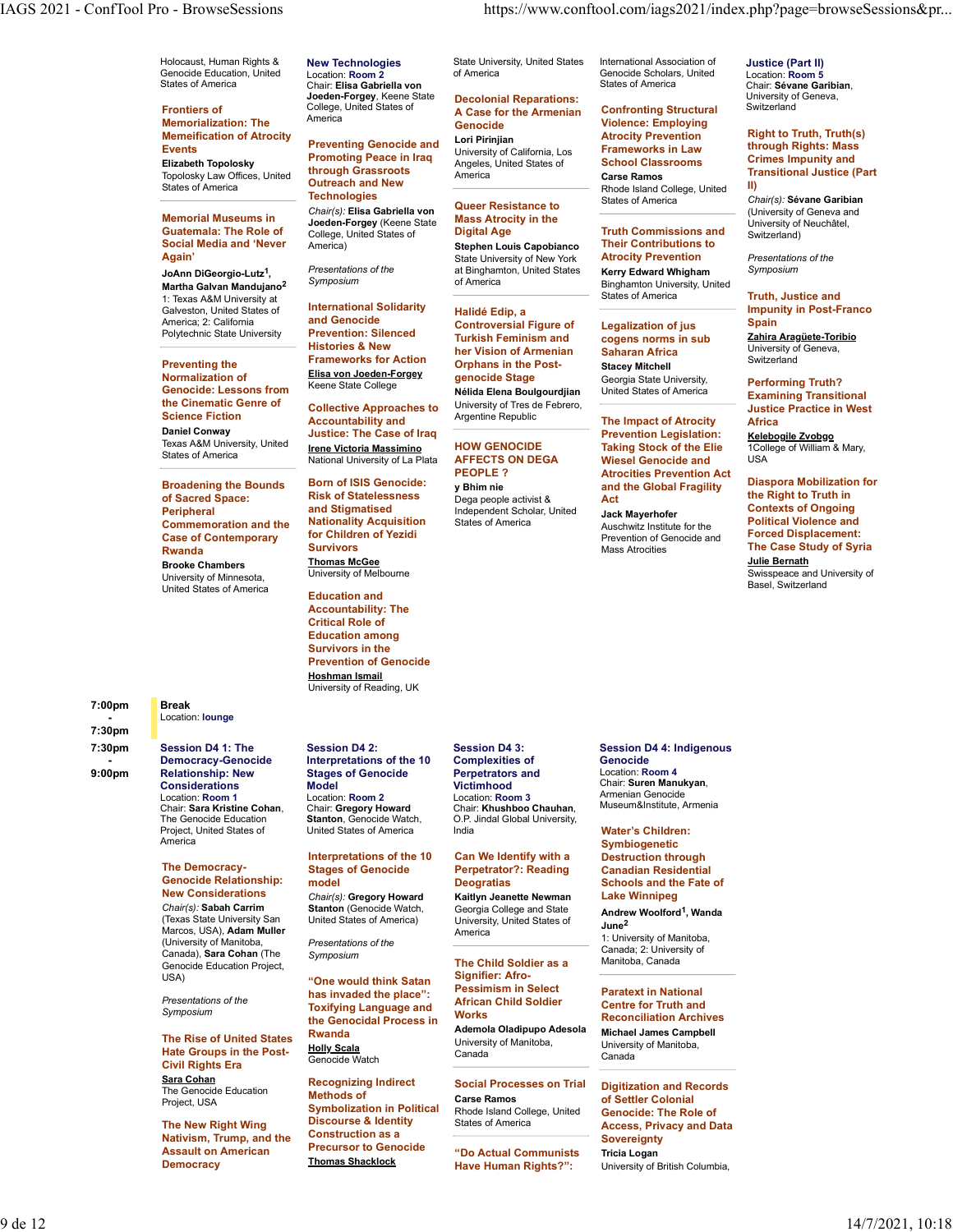Peter Balakian<br>Colgate University, USA<br>
expansive and the Colorador

"An uncomfortable day Viewed as Gauging in Indonesia for Canada": Genocidal Violence, Democracy, and the Work of Repair Theory within Macro Adam Muller Level Risk Analysis University of Manitoba,

From Democracy as Anti-Genocide to Democratic Genocide: Rethinking<br>Genocide Prevention and Genocide Prevention and Genocidal Intent? A Case Repair Study of the Invasion of Henry Theriault Worcester State University,  $\frac{1}{2020}$ 

University of Manitoba, <u>Eli J. Szydio</u><br>Canada Genocide Watch **Wanda Nyx Jur** The 10 Stage Model Viewed as Gauging

> War in a Digital Age: Can Social Media Language Proliferate and Harbor Nagorno Karabakh/Artsakh in 2020 **Sehnaz Guven**<br>Genocide Watch

Colgate University, USA **half century of genocidal Colgate University, USA** Genocide Watch **Example 2. In the Using art to address a** Canada **Canada** Genocidal Opportunity: Using Routine Activity **Containers Activity** Michigan State University **Containers Activity Theory within Macro 11 Inited States of America COLLITING CONSUMITIES** propaganda and policies Elizabeth F. Drexler

### Canada

in Indonesia **the Cambodian** Michigan State University, **Ecofeminist Framework**<br>United States of America **of Symbiogenatic** Gendered Ecologies in Genocide: An Ecofeminist Framework of Symbiogenetic Destruction Wanda Nyx June University of Manitoba, Canada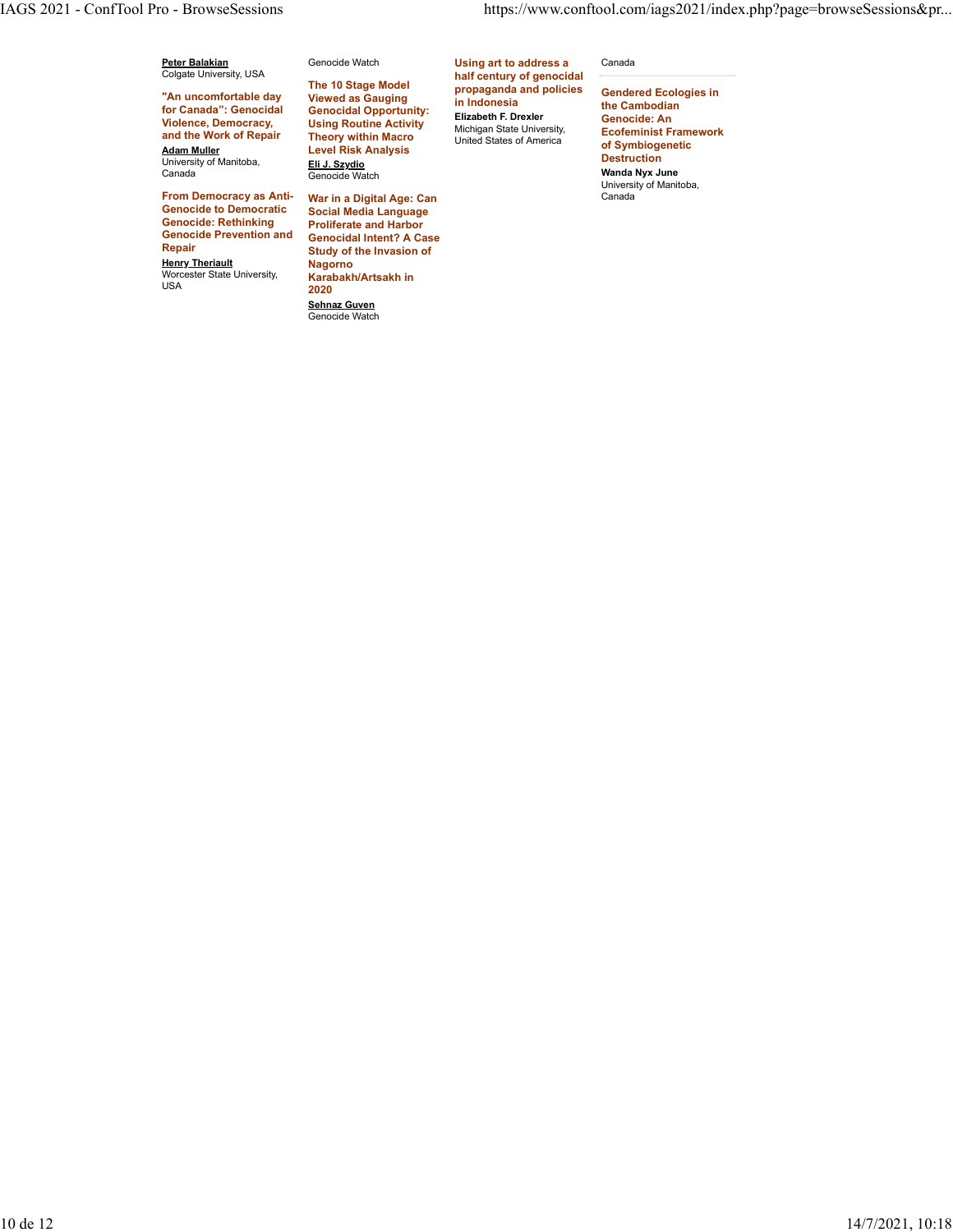| 11:30am                                                                                                            | <b>IAGS 2021 - ConfTool Pro - BrowseSessions</b><br>Date: Friday, 23/July/2021<br>Reception                                                                                                                                                                                                                                                                                                                                                                                                                                                                                                                                                                                                                                                                                                                                                 |                                                                                                                                                                                                                                                                                                                                                                                                                                                                                                                                                                                                                                                                                                                                                                                                                                                                                                                                                                                                                                                                                                             | https://www.conftool.com/iags2021/index.php?page=browseSessions≺                                                                                                                                                                                                                                                                                                                                                                                                                                                                                                                                                                                                                     |                                                                                                                                                                                                                                                                                                                                                                                                                                                                                                                                                                                                                                                                                                                                                                                                                                                                                                                                                                                                                                                                                                                                                                                                             |
|--------------------------------------------------------------------------------------------------------------------|---------------------------------------------------------------------------------------------------------------------------------------------------------------------------------------------------------------------------------------------------------------------------------------------------------------------------------------------------------------------------------------------------------------------------------------------------------------------------------------------------------------------------------------------------------------------------------------------------------------------------------------------------------------------------------------------------------------------------------------------------------------------------------------------------------------------------------------------|-------------------------------------------------------------------------------------------------------------------------------------------------------------------------------------------------------------------------------------------------------------------------------------------------------------------------------------------------------------------------------------------------------------------------------------------------------------------------------------------------------------------------------------------------------------------------------------------------------------------------------------------------------------------------------------------------------------------------------------------------------------------------------------------------------------------------------------------------------------------------------------------------------------------------------------------------------------------------------------------------------------------------------------------------------------------------------------------------------------|--------------------------------------------------------------------------------------------------------------------------------------------------------------------------------------------------------------------------------------------------------------------------------------------------------------------------------------------------------------------------------------------------------------------------------------------------------------------------------------------------------------------------------------------------------------------------------------------------------------------------------------------------------------------------------------|-------------------------------------------------------------------------------------------------------------------------------------------------------------------------------------------------------------------------------------------------------------------------------------------------------------------------------------------------------------------------------------------------------------------------------------------------------------------------------------------------------------------------------------------------------------------------------------------------------------------------------------------------------------------------------------------------------------------------------------------------------------------------------------------------------------------------------------------------------------------------------------------------------------------------------------------------------------------------------------------------------------------------------------------------------------------------------------------------------------------------------------------------------------------------------------------------------------|
| $\blacksquare$<br>12:00pm<br>12:00pm<br>1:30pm                                                                     | Location: lounge<br><b>Session A5 1: Gendered</b><br><b>Approaches to Genocide</b><br>Location: Room 1<br>Chair: Caroline Bennett, Victoria<br>University of Wellington, United Kingdom<br>The fight for justice of<br>indigenous women in the<br>aftermath of the Guatemalan<br>genocide: How digital sources<br>provide them information,<br>evidence and consolation<br>Mariana Lara Palacios, Stephan<br>Parmentier, Valerie Arnould<br>Catholic University of Leuven<br>(KULeuven), Belgium<br><b>Sexual Crimes and Genocide in</b><br>the Digital Age with Special<br><b>Attention to Southeast Asia</b><br>Erika Miyamoto<br>University of Barcelona, Spain<br>(Re-) Gendering genocide:<br>Sexual violence against men in<br>Bosnia-Herzegovina<br><b>Anna Gopsill</b><br>School of Advanced Study, University of<br>London, Norway | <b>Session A5 2: Approaching</b><br><b>Holocaust in the Digital Age</b><br>Location: Room 2<br>Chair: Marc Sherman, Institute on the<br>Holocaust and Genocide, Jerusalem,<br>Israel<br>Dark Tourism, Social Media &<br><b>Holocaust: Remembrance or</b><br>Disrespect?<br>Khushboo Chauhan<br>Jindal Global Law School, O.P. Jindal<br>Global University, Sonipat, India<br>The obvious, in non obvious<br>vantage point. Drone imagery for<br>better interpretation and<br>education of Trebinka, Sobibór<br>and Belzec.<br><b>Tomasz Cebulski</b><br>Tomasz Cebulski, Poland, Jagiellonian<br>University Cracow<br><b>Revisiting Holocaust in the Age</b><br>of Digital OTT Platform: The<br>representations of atrocities and<br>perpetrators in cinemas made<br>available in Netflix<br><b>Md Nazmul Arefin</b><br>University of Dhaka, Bangladesh,<br>People's Republic of<br><b>Digital Media in Genocide</b><br><b>Education - A Multiperspective</b><br><b>Study on the Effects of 3D</b><br><b>Interactive Testimonies of</b><br><b>Holocaust Survivors</b><br>Anja Ballis<br>LMU Munich, Germany | Session A5 3: Rohingya<br>Genocide<br>Location: Room 3<br>Chair: Ronan Lee, Queen Mary<br>University of London, United Kingdom<br>Where Will I Go? The Rohingya<br><b>Dilemma</b><br><b>Md Khalid Rahman</b><br>American International University-<br>Bangladesh, Bangladesh, People's<br>Republic of<br><b>Digitizing Responses to the</b><br>Rohingya Refugee Crisis in the<br><b>Post-Pandemic Era</b><br><b>Mohammad Pizuar Hossain</b><br>East West University, Bangladesh &<br>Liberation War Museum, Bangladesh.<br><b>Legitimizing Genocide in</b><br><b>Myanmar: The Road to Impunity</b><br><b>Cecilia Ducci</b><br>Alma Mater Studiorum - University of<br>Bologna, Italy | Session A5 4: Right to Truth,<br>Truth(s) through Rights: Mass<br><b>Crimes Impunity and</b><br><b>Transitional Justice (Part III)</b><br>Location: Room 4<br>Chair: Henry Theriault, International<br>Association of Genocide Scholars,<br>United States of America<br><b>Right to Truth, Truth(s)</b><br>through Rights: Mass Crimes<br><b>Impunity and Transitional</b><br><b>Justice (Part III)</b><br>Chair(s): Elisabeth Anstett (CNRS<br>/ ADES, France)<br>Presentations of the Symposium<br>What's in a Name? (Re)setting<br>the Scene of Impunity for<br><b>Mass Crimes</b><br><b>Marion Vironda-Dubray</b><br>University of Geneva, Switzerland<br><b>Rethinking the Iconography</b><br>of the South African Truth<br>and Reconciliation<br><b>Commission (TRC): An</b><br>analysis of the TRC's<br>influence in shaping truth-<br>seeking policy and practice in<br><b>Africa today</b><br><b>Tafadzwa Christmas</b><br>University of Geneva/Geneva<br>Academy of International<br>Humanitarian Law and Human<br>Rights, Switzerland<br>In Search of Lost Truth and<br><b>Justice in Asia: Two Decades</b><br>of Peoples' Tribunals in<br><b>Contexts of Impunity for Mass</b><br><b>Crimes</b> |
| 1:30pm<br>2:00 <sub>pm</sub><br>2:00 <sub>pm</sub><br>3:00pm<br>3:00 <sub>pm</sub><br>3:30pm<br>3:30 <sub>pm</sub> | <b>Break</b><br>Location: lounge<br><b>Business Meeting</b><br>Location: Plenary room<br><b>Break</b><br>Location: lounge<br>Local partner - ARARAT: Speaker: Garo Paylan                                                                                                                                                                                                                                                                                                                                                                                                                                                                                                                                                                                                                                                                   | Chair: Henry Theriault, International Association of Genocide Scholars, United States of America                                                                                                                                                                                                                                                                                                                                                                                                                                                                                                                                                                                                                                                                                                                                                                                                                                                                                                                                                                                                            |                                                                                                                                                                                                                                                                                                                                                                                                                                                                                                                                                                                                                                                                                      | <b>Camille Montavon</b><br>University of Neuchâtel, Switzerland                                                                                                                                                                                                                                                                                                                                                                                                                                                                                                                                                                                                                                                                                                                                                                                                                                                                                                                                                                                                                                                                                                                                             |
| 4:30pm<br>4:30pm<br>5:00pm<br>5:00pm<br>6:30pm                                                                     | Location: Plenary room<br>Break<br>Location: lounge<br>Session C5 1: The Role of Mass<br>Media<br>Location: Room 1                                                                                                                                                                                                                                                                                                                                                                                                                                                                                                                                                                                                                                                                                                                          | <b>Session C5 2: Hiding Information</b><br>on Genocide and Atrocities<br>Location: Room 2                                                                                                                                                                                                                                                                                                                                                                                                                                                                                                                                                                                                                                                                                                                                                                                                                                                                                                                                                                                                                   | Session C5 3: Women's Caucus 2 Session C5 4: Workshop:<br>Location: Room 3                                                                                                                                                                                                                                                                                                                                                                                                                                                                                                                                                                                                           | <b>Bigotry, Hate, and Genocide:</b><br>Global, Regional, and Local                                                                                                                                                                                                                                                                                                                                                                                                                                                                                                                                                                                                                                                                                                                                                                                                                                                                                                                                                                                                                                                                                                                                          |
|                                                                                                                    | Chair: Kerri Malloy, San José State<br>University, United States of America<br>The Role of Radio RTLM in the<br>1994 Genocide in Rwanda<br><b>Hollie Nyseth Brehm</b><br>The Ohio State University, United<br><b>States of America</b>                                                                                                                                                                                                                                                                                                                                                                                                                                                                                                                                                                                                      | Chair: Manana Vahana Hakobyan,<br>DataPoint Armenia, United States of<br>America<br>Data Science in Relation to<br><b>Genocidal Analysis and</b><br><b>Prevention</b><br>Manana Hakobyan, Taline                                                                                                                                                                                                                                                                                                                                                                                                                                                                                                                                                                                                                                                                                                                                                                                                                                                                                                            |                                                                                                                                                                                                                                                                                                                                                                                                                                                                                                                                                                                                                                                                                      | <b>Challenges</b><br>Location: Room 4<br>Chair: Henry Theriault, International<br>Association of Genocide Scholars,<br>United States of America                                                                                                                                                                                                                                                                                                                                                                                                                                                                                                                                                                                                                                                                                                                                                                                                                                                                                                                                                                                                                                                             |

Social Media and Far Right

Rhetoric: A Case Study of the America Constitution of the America

America  $( \ldots )$ Igor Ripak individual, Austria

Hovannisian

George Mason University, United States **Igor Ripak**<br>of America individual, Austria

Christina Teresa McCormick, William Glymph Jennette

DataPoint Armenia, United States of

Insurrection at the US Capitol **Example 20** Insurrection at the US Capitol